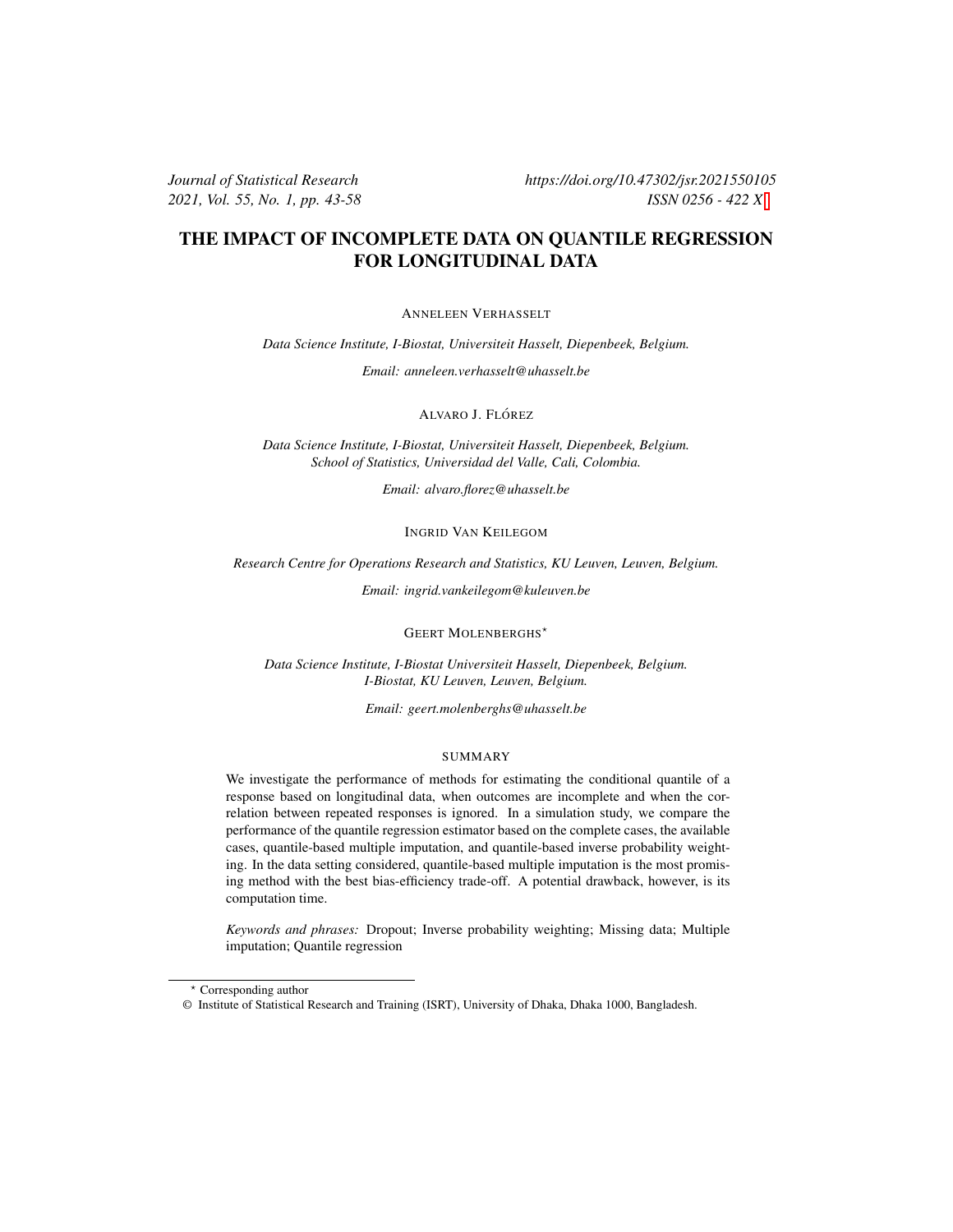# 1 Introduction

In a setting where longitudinal data are collected, often not all scheduled measurements of a subject's outcome are observed (see [Fitzmaurice et al.](#page-13-0) [\(2008\)](#page-13-0) for an overview of longitudinal data analysis). In this paper, we focus on dropout, where a subject drops out from the study at a certain occasion, after which time there are no recordings. Inference based on only the complete cases in a longitudinal study generally leads to biased and inefficient estimators (as shown in the simulation study, see Section [3\)](#page-4-0). Therefore, there is a need for techniques that properly handle missing data (see among others [Little and Rubin](#page-14-0) [\(2014\)](#page-14-0) and [Molenberghs et al.](#page-14-1) [\(2014\)](#page-14-1)).

The nature of the missingness mechanism highly influences the performance of statistical techniques that deal with missing data. According to [Rubin](#page-15-0) [\(1976\)](#page-15-0), there are three main missing data mechanisms: missing completely at random (MCAR), missing at random (MAR), and missing not at random (MNAR). Under MCAR, missingness does not depend on either the observed or unobserved variables, apart from perhaps covariates. When missingness is independent of the unobserved measurements conditional on the observed ones, the process is called MAR. MNAR occurs when neither MAR nor MCAR hold. The latter is a very general and therefore realistic assumption, of course, but leads to challenging inferential problems. The most commonly used assumption, at least for a primary analysis in a variety of settings, such as clinical trials, is MAR.

Two commonly used methods to deal with missing data are inverse probability weighting (IPW) methods [\(Horvitz and Thompson, 1952;](#page-14-2) [Robins et al., 1994,](#page-14-3) [1995;](#page-14-4) [Lipsitz et al., 1998\)](#page-14-5) and multiple imputation (MI) [\(Rubin, 1987;](#page-15-1) [Lipsitz et al., 1998;](#page-14-5) [Aerts et al., 2002;](#page-13-1) [Wei et al., 2012;](#page-15-2) [van Buuren,](#page-15-3) [2012;](#page-15-3) [Carpenter and Kenward, 2013\)](#page-13-2). MI uses the observed data to generate values for the missing data from the predictive distribution of what is unobserved given what is observed. Once the data are imputed, standard inference techniques for complete data are used together with relatively straightforward combination rules. IPW methods, on the other hand, change the optimization problem, by re-weighting observations as a a function of the underlying missingness mechanism. Several authors have compared IPW and MI, predominantly in fully parametric or semi-parametric settings, such as generalized estimating equations (GEE). For example, [Beunckens et al.](#page-13-3) [\(2008\)](#page-13-3) concluded that MI combined with GEE performed better in terms of mean squared error than weighted GEE. This is not totally surprising. Indeed, as is known from the survey literature as well, a weighted analysis tends to decrease precision relative to the corresponding unweighted analysis. The effect is exacerbated when the variability in observation-driven weights, rather than design-based weights is taken into account, but the decreased precision manifests itself, even when this additional variability is ignored.

The focus of this paper is placed on techniques dealing with missing data when the aim is to estimate the effect of covariates on a quantile of the response, i.e., quantile regression [\(Koenker and](#page-14-6) [Bassett, 1978\)](#page-14-6). Quantile regression allows to examine the effect of covariates on different quantiles of a response (and not only the center of the distribution). The method is therefore also useful for asymmetrically distributed responses and models with heteroscedastic errors.

The model and methods are described in Section [2.](#page-2-0) Section [3](#page-4-0) contains a simulation study. A motivating study on ophthalmology is analyzed in Section [4.](#page-11-0) Finally, we end the paper with concluding remarks in Section [5.](#page-12-0)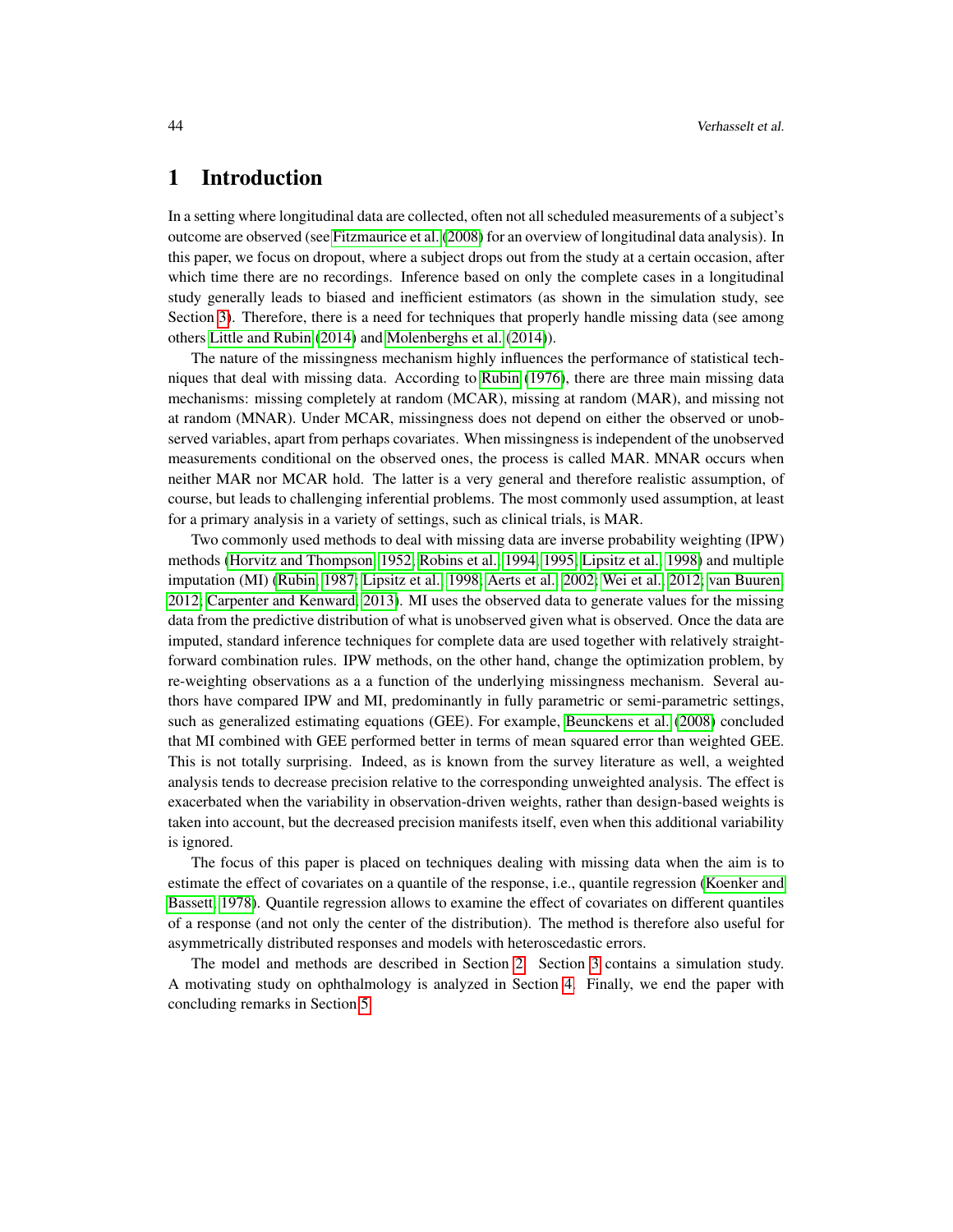### <span id="page-2-0"></span>2 Model and Methodology

We focus on estimating the  $\tau$ -th quantile (with  $0 < \tau < 1$ ) of a response given the covariates. We assume that we have observations  $(X_i, Y_i)$  (for  $i = 1, ..., n$ ), where  $Y_i = (Y_{i1}, ..., Y_{i n_i})'$  is a  $n_i$ dimensional response vector for individual  $i = 1, \ldots, N$ . Consider the multivariate linear quantile regression model

<span id="page-2-2"></span>
$$
Q_{Y_i}(\tau|\boldsymbol{X}_i) = \boldsymbol{X}_i' \boldsymbol{\beta}^\tau,\tag{2.1}
$$

where  $X'_i$  is a  $(n_i \times p)$  – matrix of covariates,  $\beta^{\tau} = (\beta_1^{\tau}, \dots, \beta_p^{\tau})'$  is a vector of regression coefficients and  $Q_{Y_i}(\tau|\boldsymbol{X}_i)$  is the elementwise  $\tau$ -th conditional quantile of  $Y_i$ .

#### 2.1 Quantile regression

The conditional quantile  $Q_{Y_i}(\tau | X_i)$  can easily be estimated, given an estimator for  $\beta^{\tau}$ . [Koenker](#page-14-6) [and Bassett](#page-14-6) [\(1978\)](#page-14-6) proposed the following quantile regression estimator for  $\beta^{\tau}$ :

<span id="page-2-1"></span>
$$
\hat{\beta}^{\tau} = \arg \min_{\beta} \sum_{i=1}^{n} \sum_{j=1}^{n_i} \rho_{\tau} (Y_{ij} - \mathbf{X}_{ij}^{\prime} \boldsymbol{\beta}), \qquad (2.2)
$$

where  $\rho_{\tau}(u) = u[\tau - I(u < 0)]$  is the check-loss function used in quantile regression. The minimization in  $(2.2)$  can be done very fast, as the minimization problem can be written as a linear programming problem. However, explicit expressions for  $\hat{\beta}^{\tau}$  are not available.

When several quantiles are estimated separately, the estimated quantiles could cross and therefore the estimated quantile function is not monotone in  $\tau$ . Monotonicity can be enforced by using restricted quantile regression [\(He, 1997\)](#page-14-7). This is out of the scope of the current paper, as we focus on the performance when a single quantile of the response is estimated.

The estimation procedure [\(2.2\)](#page-2-1) thus far considered completely observed data. We add a dropout mechanism, where the first time point is never missing Denote the dropout indicator  $D_i = j$  when subject i drops out at occasion j and  $D_i = n_i + 1$  if the profile for subject i is complete. The response vector  $Y_i$  for subject i is divided into its observed  $Y_i^{\text{obs}}$  and missing  $Y_i^{\text{mis}}$  components. In the next subsections we describe two methods (MI and IPW) to deal with this missingness.

Clearly, the estimator employed does not make use of the correlation between the repeated measures. This is intentionally the case, to examine this choice's effect. It is known that in linear models, as well as in generalized estimating equations for repeated measures, ignoring the correlation leads to a consistent and asymptotically normal estimator, perhaps at the expense of efficiency loss. It is well known that linear regression as well as generalized linear regression are easy to fit, either in closed form or at least by way of stable and fast iterative maximization of the log-likelihood function. This is in contrast to their hierarchical versions, linear mixed models and generalized linear models (cf. Molenberghs and Verbeke 2005); especially the latter are ridden with issues of numerical inaccuracy, slow convergence, and strong dependence of starting values. Their advantage is that these latter methods take correlation between repeated measures into account. Multivariate versions of quantile regression definitely require more research but already at this stage, we can examine the behavior of estimators when ignoring correlation between repetitions, i.e., with cross-sectional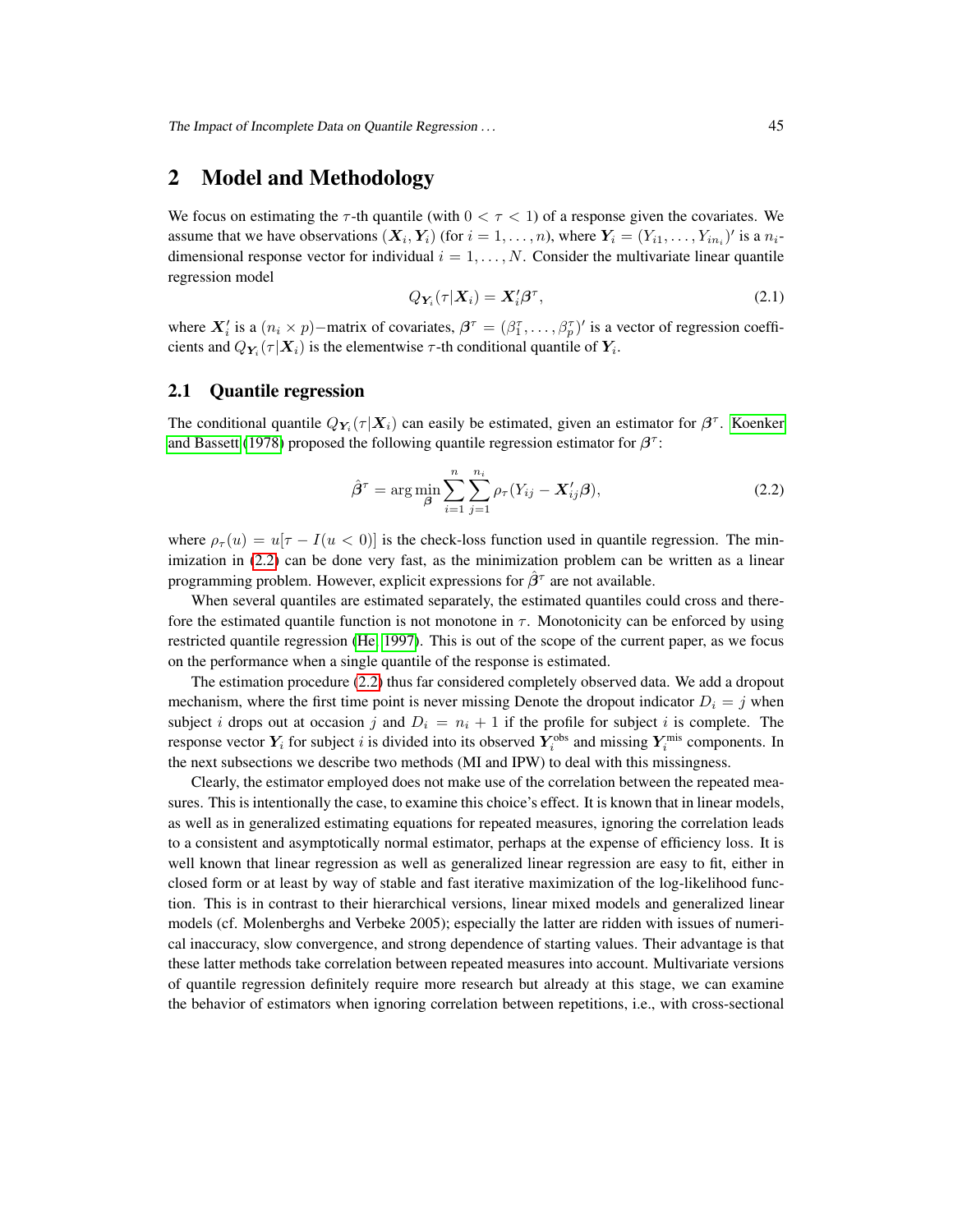quantile methods. This behavior will be studied both in terms of statistical as well as numerical properties.

#### 2.2 Quantile regression-based multiple imputation

In MI, the missing  $Y_i^{\text{mis}}$  are replaced stochastically with a set of M possible estimates  $\hat{Y}_i^{(m)}$  (for  $m = 1, \ldots, M$ , drawn from the predictive distribution of the missing given the observed measurements. Once the data set is complete, estimation procedures (such as [\(2.2\)](#page-2-1)) for complete data are applied and lead to M estimates  $\hat{\beta}^{\tau,1},\ldots,\hat{\beta}^{\tau,M}$  for  $\beta^\tau$ . Using Rubin's rule, the parameter estimates from these M analyses are combined into a final parameter estimator

$$
\hat{\boldsymbol{\beta}}^{\tau} = \frac{1}{M} \sum_{m=1}^{M} \hat{\boldsymbol{\beta}}^{\tau,m}.
$$

The quantile regression-based MI method is implemented in the Qtools package in R [\(Geraci,](#page-13-4) [2016\)](#page-13-4). It exploits the probability integral transform theorem, i.e., if  $U \sim \text{Unif}(0, 1)$ , then  $F^{-1}(U) \sim$ F. In the first step M copies of U are sampled from a Unif(0, 1). In practice, the U's are sampled from Unif( $\omega$ , 1 –  $\omega$ ) (with  $\omega$  sufficiently small), to avoid computational problems in the next step. In the second step, a quantile regression model of the form  $Q_{Y_i}(U_m|\boldsymbol{X}_i) = \boldsymbol{X}_i'\boldsymbol{\beta}^{U_m}$  is fitted for each  $U_m$  (for  $m = 1, ..., M$ ) using a consistent estimator, such as [\(2.2\)](#page-2-1). Finally, the missing  $Y_i^{\text{mis}}$ are imputed:  $\hat{Y}_i^{(m)} = X_i \hat{\beta}^{U_m}$ .

For longitudinal data with dropouts, the MI procedure imputes progressively each variable  $Y_{ij}$ conditional on its covariates and history, using both observed and latest-imputed values, i.e.,  $\hat{Y}_{ij}^{(m)}$   $=$  $\hat{Q}_{Y_{ij}}(U_m|\boldsymbol{Y}_{i\bar{j}},\boldsymbol{X}_i),$  with  $\boldsymbol{Y}_{i\bar{j}}=(Y_{i1},\ldots,Y_{i(j-1)})'.$ 

#### 2.3 Quantile regression-based inverse probability weighting

In IPW, the contribution of each subject to the optimization problem in [\(2.2\)](#page-2-1) is weighted. The IPW estimator for  $\beta^{\tau}$  is

$$
\hat{\beta}^{\tau} = \arg \min_{\beta} \sum_{i=1}^{n} \sum_{j=1}^{n_i} \frac{R_{ij}}{\pi_{ij}} \rho_{\tau} (Y_{ij} - \mathbf{X}_{ij}^{\prime} \boldsymbol{\beta}),
$$

where  $R_{ij}$  is the missing data indicator and  $\pi_{ij}$  is the probability of being observed up to and including occasion j. The former is defined as  $R_{ij} = 1$  if  $Y_{ij}$  is observed and  $R_{ij} = 0$  otherwise. Furthermore, the probabilities  $\pi_{ij}$  ( $j = 2, \ldots, n_i$ ) are obtained as follows (recall that the first time point is always observed):

• if the subject drops out at occasion  $\dot{\jmath}$ :

$$
\pi_{ij} = p_{ij} \prod_{l=2}^{j-1} (1 - p_{il})
$$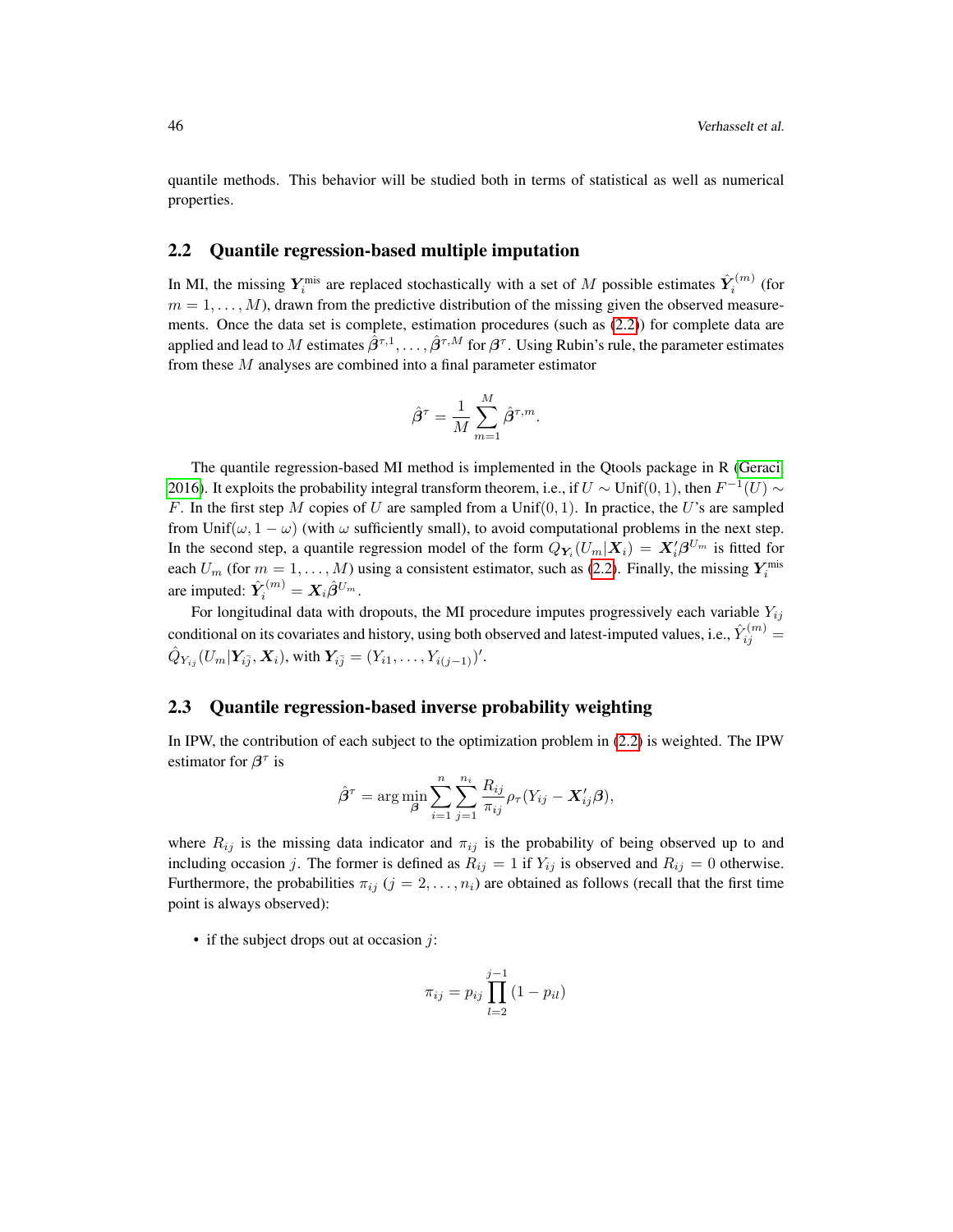The Impact of Incomplete Data on Quantile Regression . . . 47

• if the subject does not drop out at occasion  $j$ :

$$
\pi_{ij} = \prod_{l=2}^j (1 - p_{il}),
$$

with  $p_{il} = P(D_i = l | D_i \ge l, Y_{i\bar{i}}, X_i)$  (the probability of dropping out at occasion l given the subject is still in the study).

In practice, the probabilities  $p_{il}$  are unknown and need to be estimated, for example by assuming a logistic regression model using the outcome  $Y_{i\bar{l}}$  and covariates  $X_i$  as regressors.

# <span id="page-4-0"></span>3 Simulation Study

In a simulation study, we investigate the performance of the MI and IPW method in a quantile regression setting. We compare these two methods with estimators based on the complete cases (i.e., only using subjects with all measurements available) and the available cases (i.e., using all available measurements from all subjects).

We generate data from the following heteroscedastic linear model:

<span id="page-4-1"></span>
$$
Y_{ij} = \beta_0 + t_j \beta_1 + T_i t_j \beta_2 + (\gamma_0 + t_j \gamma_1 + T_i t_j \gamma_2) \varepsilon_{ij},
$$
\n(3.1)

for  $i = 1, \ldots, n$  and  $j = 1, \ldots, 6$ , where  $t_j = j - 1$  is the measurement time (note that  $n_i = 6$  for  $i = 1, \ldots, n$ ,  $T_i$  represents a treatment indicator (0 for control and 1 for treatment), and  $\varepsilon_{ij}$  is the error. Assume that  $\varepsilon_1,\ldots,\varepsilon_n$ , with  $\varepsilon_i = (\varepsilon_{i1},\ldots,\varepsilon_{i6})'$ , are i.i.d. multivariate normally  $N_6$  ( $0_6$ ,  $\Sigma$ ) distributed, and  $\varepsilon_i$  is independent of  $T_i$ .

For the simulation, we set

$$
\boldsymbol{\beta} = \begin{pmatrix} 4 \\ 0.5 \\ 0.2 \end{pmatrix}, \boldsymbol{\gamma} = \begin{pmatrix} 0.5 \\ 0.15 \\ 0 \end{pmatrix}, \text{ and } \boldsymbol{\Sigma} = (\sigma_{jk})_{j,k=1}^6,
$$

with  $\sigma_{jk} = 0.75^{|j-k|}, 1 \le j, k \le 6$ . Furthermore,  $T_i$  is generated from a Bernoulli distribution with  $P(T_i = 1) = 0.5$ . We consider three different sample sizes:  $n = 50, 200$ , and 1000.

Note that model [\(3.1\)](#page-4-1) fits in the general model [\(2.1\)](#page-2-2) of Section [2,](#page-2-0) with  $X_i^{(1)} = (t_1, \ldots, t_6)'$  and  $\mathbf{X}_i^{(2)} = (T_i \ t_1, \dots, T_i \ t_6)'$ . Therefore, the (elementwise)  $\tau$ -th conditional quantile of  $\mathbf{Y}_i$  is given by:

$$
Q_{Y_i}(\tau | X_i) = \beta_0 + \gamma_0 \Phi^{-1}(\tau) + t_j \left[ \beta_1 + \gamma_1 \Phi^{-1}(\tau) \right] + T_i t_j \left[ \beta_1 + \gamma_2 \Phi^{-1}(\tau) \right]
$$
  
=  $\beta_0^{\tau} + t_j \beta_1^{\tau} + T_i t_j \beta_2^{\tau}$ ,

where  $\Phi^{-1}(\cdot)$  is the quantile function of the standard normal distribution. Since  $\gamma_2 = 0$ , the coefficient of  $T_i t_j$  does not depend on  $\tau$  ( $\beta_2^{\tau} = \beta_2$ ). The estimation of  $\beta^{\tau} = (\beta_0^{\tau}, \beta_1^{\tau}, \beta_2^{\tau})$  is done by [\(2.2\)](#page-2-1).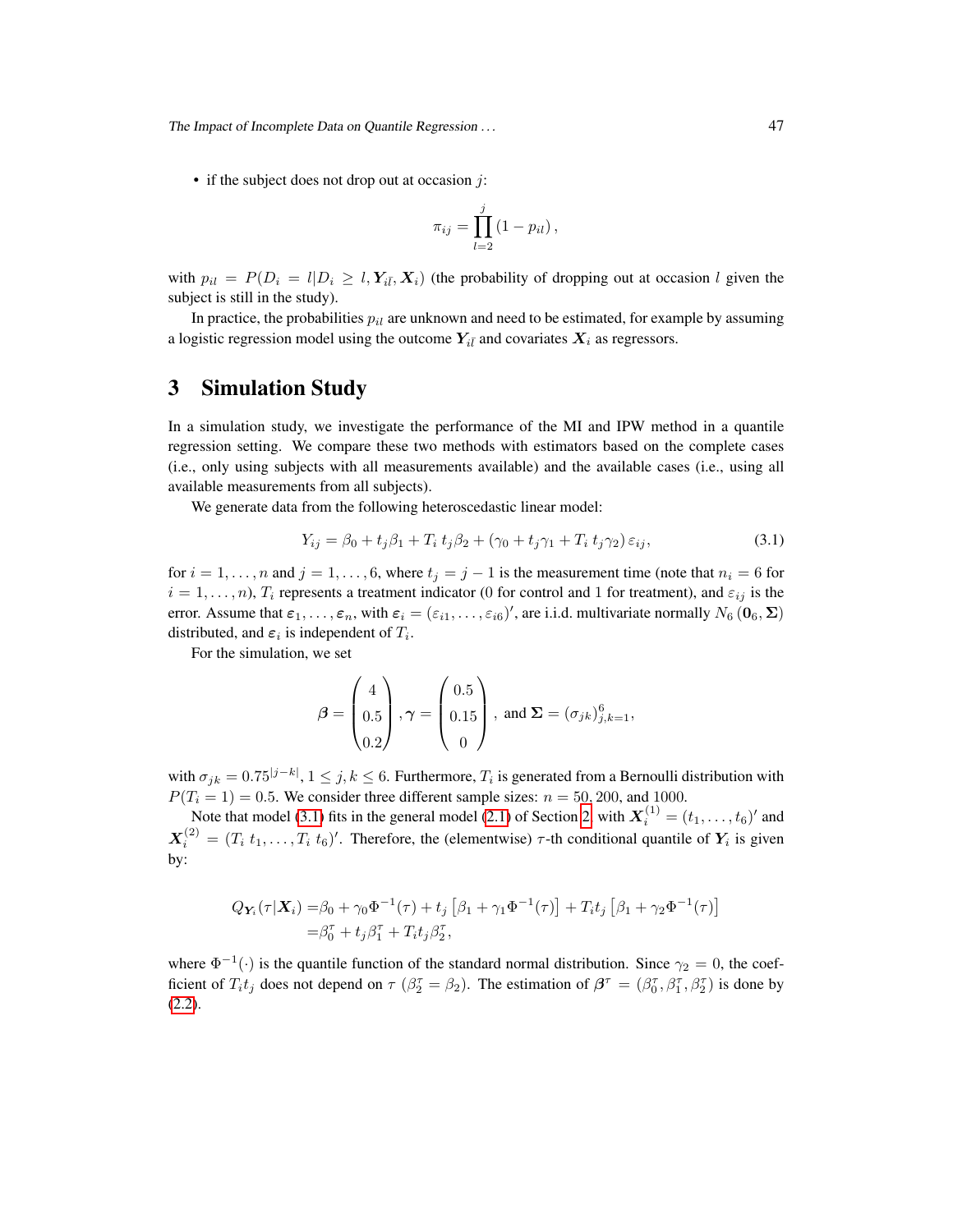#### 3.1 Missing data mechanism

We consider dropouts at two occasions ( $t_3 = 2$  and  $t_5 = 4$ ), where the probability of withdrawal at each point is determined by

$$
P(D_i=3|D_i\geq 3,\mathbf{Y}_{i\overline{3}},\mathbf{X}_i)=\left[1+e^{-\alpha_0-\alpha_1(Y_{i2}-\mu_{i2})}\right]^{-1},
$$

and

$$
P(D_i = 5|D_i \ge 5, \mathbf{Y}_{i\bar{5}}, \mathbf{X}_i) = \left[1 + e^{-\alpha_0 - \alpha_1(Y_{i4} - \mu_{i4})}\right]^{-1},
$$

respectively.  $\mu_{i2} = E(Y_{i2}|T_i)$  and  $\mu_{i4} = E(Y_{i4}|T_i)$  are computed by [\(3.1\)](#page-4-1), i.e.,  $\mu_{i2} = 4.5$  and  $\mu_{i4} = 5.5$  if  $T_i = 0$ ;  $\mu_{i2} = 4.7$  and  $\mu_{i4} = 6.1$  otherwise.

Setting  $\alpha = (\alpha_0, \alpha_1)$  we consider four different missing data mechanisms: Firstly, a missing completely at random (MCAR) mechanism by fixing  $\alpha = (-0.66, 0)$ ; two stochastic missing at random mechanisms, named MAR1 and MAR2, by setting  $\alpha = (-0.68, 0.8)$  and  $\alpha = (-0.68, 5)$ , respectively; finally, a deterministic missing at random mechanism, called MAR3, where a dropout occurs at  $t_3$  if  $Y_{i2} > 4.8$  and a withdrawal happens at  $t_5$  if  $Y_{i4} > 6$ . In all cases, we reach around 30% of missing observations.

#### 3.2 Results and conclusion

A total of 1000 data sets were generated for each scenario. Furthermore, we analyze the methods for quantile regression with  $\tau$  equal to 0.25, 0.5, and 0.75.

Although the data-generating model in equation [\(3.1\)](#page-4-1) is relatively simple, we evaluate the robustness of the MI procedure by considering proper and improper MI. In the former, the imputation model includes the history (both observed and latest-imputed value) of the outcomes  $(Y_{i,j}^-)$  and the effect of treatment  $(T_i)$ . On the other hand, in the latter, the imputation model leaves out treatment.

On each regression coefficient separately, we compute the relative bias and relative efficiency. The relative bias of  $\hat{\beta}_{j}^{\tau}$  is defined as

$$
\frac{\hat{\beta}_j^{\tau} - \beta_j^{\tau}}{\beta_j^{\tau}}.
$$

The relative efficiency of  $\hat{\beta}_j^{\tau}$  is defined as the ratio of the median absolute deviation (MAD) of the estimator  $\hat{\beta}_{j}^{\tau}$  based on the observed data over the MAD of the (infeasible) estimator that uses the full data. Additionally, we evaluate the coverage of the 95% confidence interval for the treatment effect  $(\beta_2)$ , i.e., the proportion of samples for which the parameter is within the confidence interval. The confidence intervals are computed by the  $xy$ -pairs bootstrapping [\(Koenker, 1994\)](#page-14-8).

Tables [1,](#page-6-0) [2,](#page-7-0) [3](#page-8-0) and [4](#page-9-0) display the relative bias and the relative efficiency of each technique using sample size of  $N = 50$ ,  $N = 200$  and  $N = 1000$ , respectively. As is to be expected, apart from improper MI, all methods work fine under MCAR, given that the data used for analysis are a random subsample of all data. Since the improper MI does not include treatment in the imputation model, this effect is highly biased. That said, some efficiency is lost under complete cases analysis, relative to the other methods that use all data. For the MAR settings, whereas in a likelihood or Bayesian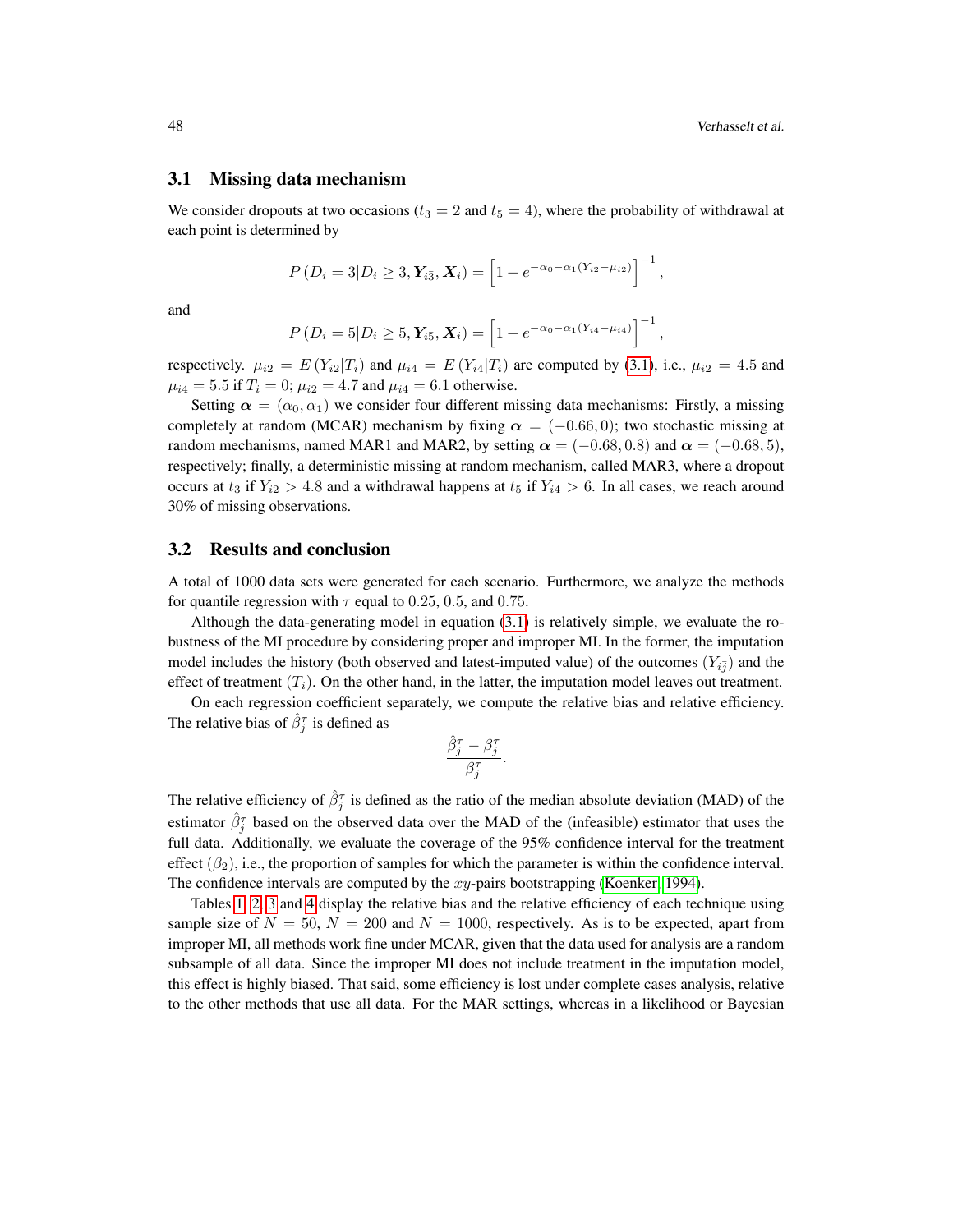estimation framework available case analysis would be unbiased, this is not the case here, especially not for  $\beta_1$  and  $\beta_2$ . This is not surprising given the frequentist nature of our estimation method, and in line with work on, for example, generalized estimating equations [\(Robins et al., 1995;](#page-14-4) [Bang and](#page-13-5) [Robins, 2005\)](#page-13-5), and on pseudo-likelihood [\(Molenberghs et al., 2011;](#page-14-9) [Hermans et al., 2020\)](#page-14-10). Pseudolikelihood in their work is understood as the replacement of the likelihood function by a simpler one that still leads to consistent and asymptotically normal estimators under broad regularity conditions. In our simulations, bias is indeed present for all three sample sizes considered, an issue further aggravated when  $n$  increases in terms of increasing bias.

|                 |        |           |             |           |           |           |           | Relative bias $(\%)$ |                  |           |           |           |           |
|-----------------|--------|-----------|-------------|-----------|-----------|-----------|-----------|----------------------|------------------|-----------|-----------|-----------|-----------|
|                 |        |           | <b>MCAR</b> |           |           | MAR1      |           |                      | MAR <sub>2</sub> |           |           | MAR3      |           |
| Method          | $\tau$ | $\beta_0$ | $\beta_1$   | $\beta_2$ | $\beta_0$ | $\beta_1$ | $\beta_2$ | $\beta_0$            | $\beta_1$        | $\beta_2$ | $\beta_0$ | $\beta_1$ | $\beta_2$ |
| CC              | 0.25   | 0.09      | 1.29        | 1.08      | $-3.21$   | $-4.27$   | $-6.12$   | $-7.00$              | $-7.49$          | $-32.92$  | $-6.03$   | $-7.90$   | $-33.1$   |
|                 | 0.50   | $-0.06$   | 0.07        | $-0.16$   | $-3.44$   | $-4.77$   | $-7.42$   | $-8.46$              | $-8.20$          | $-38.76$  | $-7.67$   | $-8.09$   | $-41.18$  |
|                 | 0.75   | $-0.24$   | $-0.90$     | $-0.80$   | $-3.68$   | $-5.13$   | $-8.68$   | $-9.90$              | $-9.14$          | $-44.48$  | $-9.50$   | $-9.32$   | $-48.68$  |
| AC              | 0.25   | 0.05      | 1.10        | 0.97      | 0.52      | $-8.91$   | $-3.75$   | 0.84                 | $-22.14$         | $-17.38$  | 0.78      | $-20.45$  | $-19.67$  |
|                 | 0.50   | $-0.02$   | $-0.04$     | 0.00      | 0.37      | $-8.80$   | $-3.85$   | 0.78                 | $-22.19$         | $-19.69$  | 0.69      | $-21.33$  | $-22.07$  |
|                 | 0.75   | $-0.10$   | $-0.83$     | $-0.79$   | 0.31      | $-8.60$   | $-4.17$   | 0.77                 | $-22.21$         | $-22.04$  | 0.64      | $-21.98$  | $-24.49$  |
| MI <sub>D</sub> | 0.25   | 0.02      | 0.71        | 1.98      | 0.09      | 0.38      | 0.13      | 0.76                 | $-7.39$          | $-9.46$   | 0.75      | $-8.39$   | $-7.99$   |
|                 | 0.50   | 0.02      | $-0.76$     | 1.21      | 0.07      | $-0.95$   | 0.04      | 0.26                 | $-4.04$          | $-3.67$   | 0.22      | $-4.59$   | $-2.17$   |
|                 | 0.75   | 0.03      | $-1.74$     | 0.49      | 0.11      | $-1.72$   | $-0.17$   | 0.13                 | $-0.73$          | 2.54      | 0.11      | $-0.91$   | 4.19      |
| $MI_i$          | 0.25   | 0.17      | 7.15        | $-32.36$  | 0.31      | 5.56      | $-31.79$  | 1.05                 | $-3.60$          | $-37.00$  | 1.08      | $-6.05$   | $-30.77$  |
|                 | 0.50   | 0.01      | 6.19        | $-32.90$  | 0.10      | 5.47      | $-34.18$  | 0.38                 | 1.63             | $-37.82$  | 0.32      | 0.06      | $-31.85$  |
|                 | 0.75   | $-0.16$   | 5.46        | $-33.27$  | $-0.03$   | 5.51      | $-36.43$  | 0.16                 | 6.46             | $-38.34$  | 0.11      | 5.75      | $-32.71$  |
| <b>IPW</b>      | 0.25   | 0.09      | 0.22        | 0.48      | 0.10      | 0.79      | $-0.35$   | 0.81                 | $-9.05$          | $-10.54$  |           |           |           |
|                 | 0.50   | 0.00      | $-0.58$     | 1.42      | 0.00      | 0.33      | $-1.44$   | 0.89                 | $-11.4$          | $-12.14$  |           |           |           |
|                 | 0.75   | $-0.01$   | $-0.42$     | $-0.92$   | 0.18      | $-0.36$   | $-6.40$   | 1.12                 | $-13.29$         | $-18.86$  |           |           |           |

<span id="page-6-0"></span>Table 1: Relative bias of the coefficient estimators for  $n = 50$ . CC: complete cases, AC: available cases, MI<sub>p</sub>: proper multiple imputation, MI<sub>i</sub>: improper multiple imputation, IPW: inverse probability weighting.

Both proper MI and IPW lead to bias reduction, although it is clear that a decent sample size is needed: when  $n = 50$  the bias is still noticeable, although much smaller than for complete case and available case analysis. The bias reduces more quickly with sample size when proper MI is used, as compared to IPW. IPW, though, suffers from two further problems. First, it is less efficient than MI, a finding in line with [Beunckens et al.](#page-13-3) [\(2008\)](#page-13-3) and references therein. Second, it does not work under the deterministic MAR3. This is well-known because with such a mechanism, the probability of generating observations in certain regions of the sample space is zero, rendering it impossible to use proper weights.

The coverage of the 95% confidence interval for the treatment effect  $\beta_2$  is exhibited in Table [5.](#page-10-0) Except for proper MI, the coverage of all methods is considerably lower than 95%. Furthermore,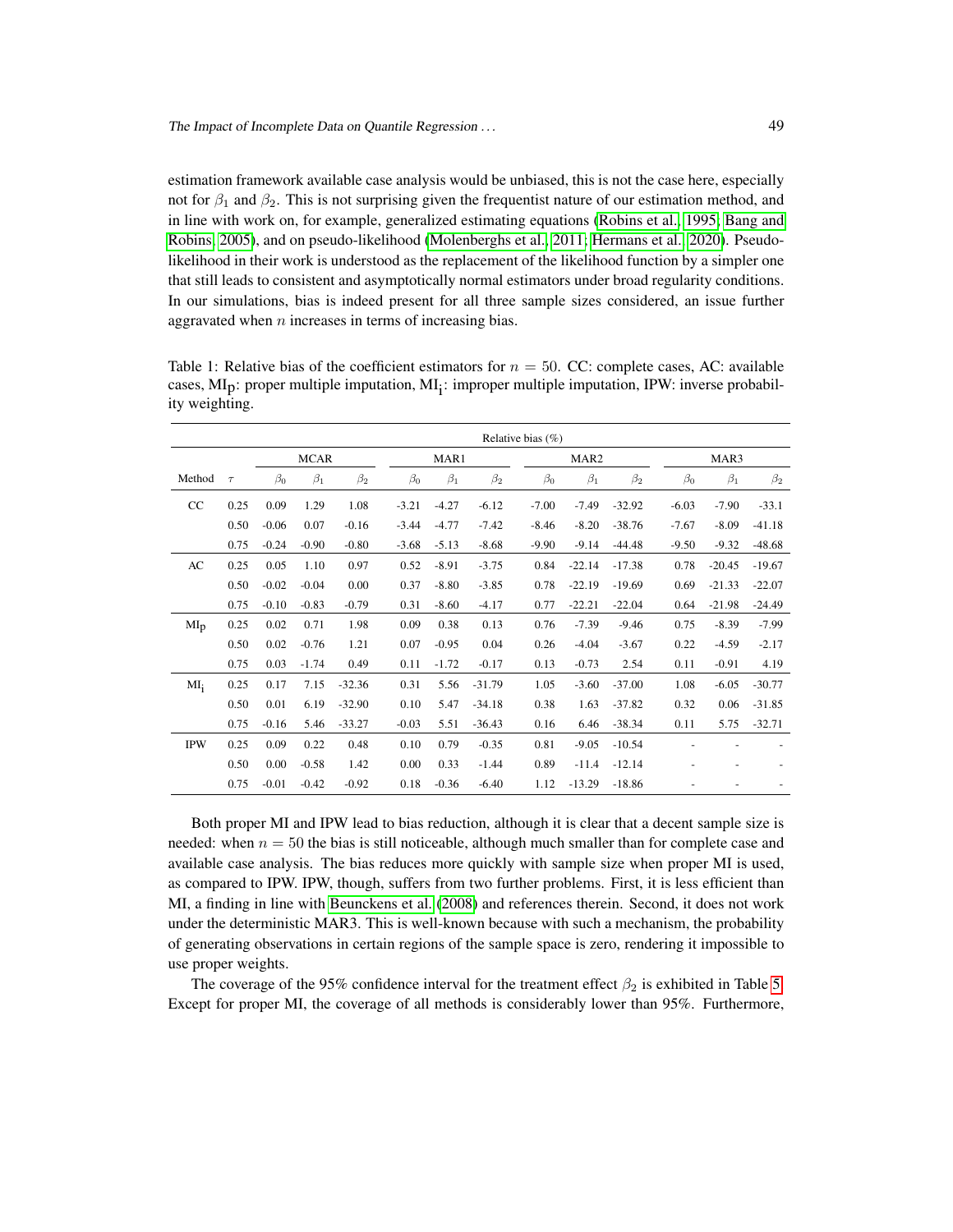|            |        |           |             |           |           |           | Relative efficiency |           |                  |           |           |           |           |
|------------|--------|-----------|-------------|-----------|-----------|-----------|---------------------|-----------|------------------|-----------|-----------|-----------|-----------|
|            |        |           | <b>MCAR</b> |           |           | MAR1      |                     |           | MAR <sub>2</sub> |           |           | MAR3      |           |
| Method     | $\tau$ | $\beta_0$ | $\beta_1$   | $\beta_2$ | $\beta_0$ | $\beta_1$ | $\beta_2$           | $\beta_0$ | $\beta_1$        | $\beta_2$ | $\beta_0$ | $\beta_1$ | $\beta_2$ |
| CC         | 0.25   | 1.58      | 1.66        | 1.60      | 1.92      | 1.49      | 1.48                | 3.62      | 1.34             | 1.52      | 3.08      | 1.35      | 1.44      |
|            | 0.50   | 1.56      | 1.61        | 1.47      | 2.32      | 1.51      | 1.45                | 5.15      | 1.36             | 1.51      | 4.60      | 1.37      | 1.50      |
|            | 0.75   | 1.71      | 1.68        | 1.62      | 2.45      | 1.67      | 1.62                | 6.31      | 1.63             | 1.69      | 6.09      | 1.53      | 1.72      |
| AC         | 0.25   | 1.09      | 1.46        | 1.39      | 1.16      | 1.46      | 1.32                | 1.12      | 2.15             | 1.40      | 1.13      | 1.91      | 1.26      |
|            | 0.50   | 0.98      | 1.41        | 1.27      | 1.08      | 1.54      | 1.19                | 1.04      | 2.84             | 1.20      | 1.05      | 2.72      | 1.12      |
|            | 0.75   | 1.08      | 1.49        | 1.34      | 1.12      | 1.71      | 1.35                | 1.10      | 3.22             | 1.20      | 1.06      | 3.28      | 1.26      |
| $MI_D$     | 0.25   | 1.13      | 1.34        | 1.20      | 1.15      | 1.23      | 1.19                | 1.14      | 1.33             | 1.25      | 1.17      | 1.30      | 1.22      |
|            | 0.50   | 1.07      | 1.31        | 1.12      | 1.07      | 1.18      | 1.20                | 1.09      | 1.48             | 1.17      | 1.07      | 1.51      | 1.16      |
|            | 0.75   | 1.14      | 1.37        | 1.15      | 1.14      | 1.34      | 1.28                | 1.25      | 1.83             | 1.35      | 1.18      | 1.77      | 1.30      |
| $MI_i$     | 0.25   | 1.12      | 1.26        | 1.28      | 1.15      | 1.25      | 1.33                | 1.19      | 1.22             | 1.40      | 1.19      | 1.17      | 1.32      |
|            | 0.50   | 1.04      | 1.27        | 1.32      | 1.07      | 1.22      | 1.38                | 1.06      | 1.31             | 1.51      | 1.03      | 1.35      | 1.40      |
|            | 0.75   | 1.14      | 1.31        | 1.34      | 1.11      | 1.30      | 1.47                | 1.25      | 1.71             | 1.59      | 1.20      | 1.67      | 1.52      |
| <b>IPW</b> | 0.25   | 1.09      | 1.38        | 1.38      | 1.11      | 1.28      | 1.34                | 1.18      | 1.67             | 1.59      |           |           |           |
|            | 0.50   | 1.11      | 1.44        | 1.31      | 1.17      | 1.39      | 1.51                | 1.25      | 2.14             | 1.72      |           |           |           |
|            | 0.75   | 1.08      | 1.44        | 1.34      | 1.16      | 1.51      | 1.65                | 1.29      | 2.71             | 1.82      |           |           |           |

<span id="page-7-0"></span>Table 2: Relative efficiency of the coefficient estimators for  $n = 50$ . CC: complete cases, AC: available cases,  $MI<sub>p</sub>$ : proper multiple imputation,  $MI<sub>i</sub>$ : improper multiple imputation, IPW: inverse probability weighting.

it gets smaller as the sample size increases. Two reasons can explain this. Firstly, these methods provide biased estimates for these effects. Secondly, the bootstrapping method is not considering that the measurements are correlated, and consequently, the standard errors are underestimated. On the other hand, the proper MI provides intervals with coverage near to the confidence level. However, these are slightly affected by ignoring the correlation.

We conclude that, as expected, proper MI is by far the most promising method among the ones considered. One drawback of the approach though is that it requires more computation time, which is more pronounced when the number of imputations increases. For this reason, it may be worthwhile to explore doubly robust approaches of the type described in [Molenberghs et al.](#page-14-9) [\(2011\)](#page-14-9) and [Hermans](#page-14-10) [et al.](#page-14-10) [\(2020\)](#page-14-10) for the context of pseudo-likelihood.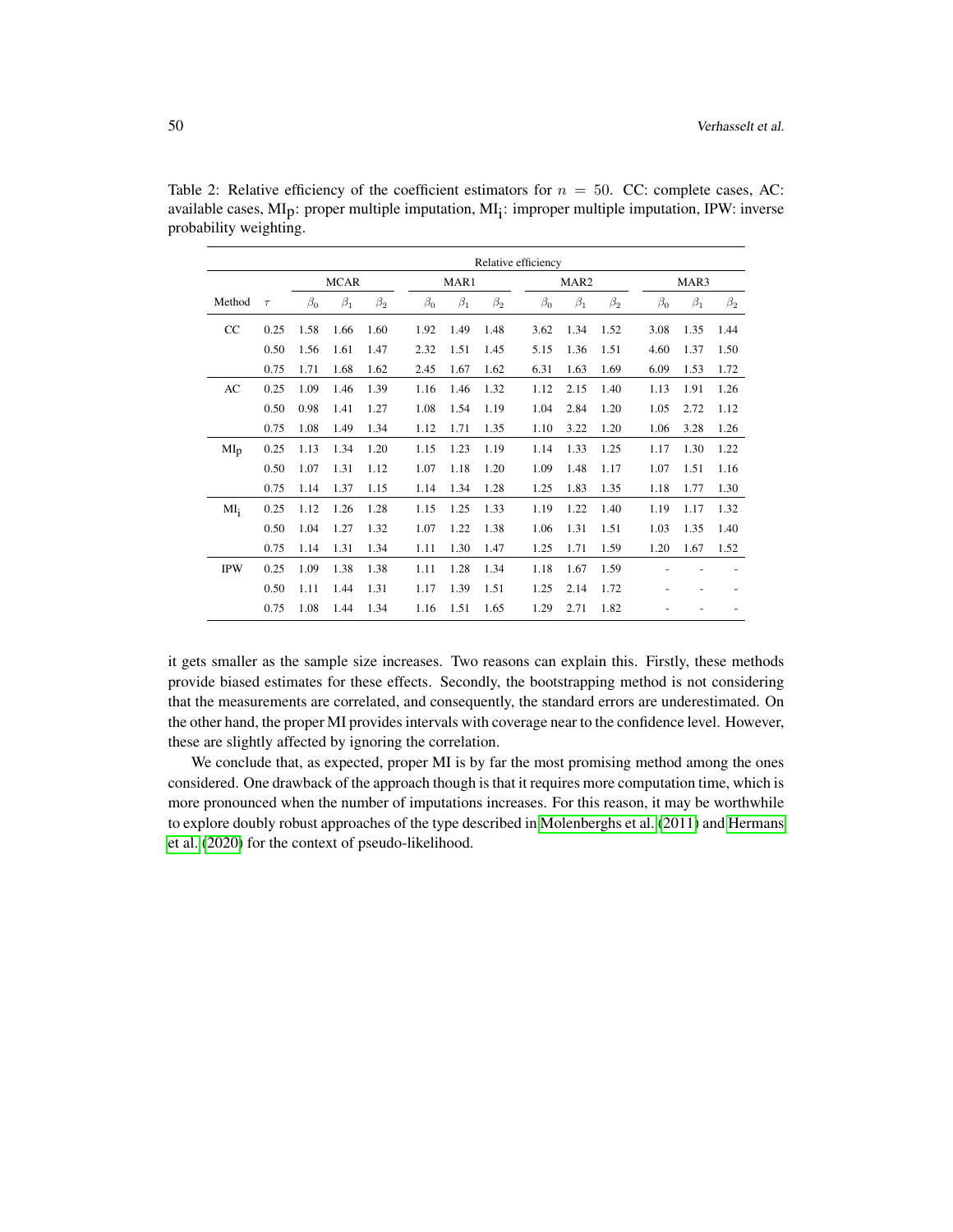|                 |        | (a) Relative bias $(\%)$ |             |           |           |           |           |           |                  |           |           |           |           |
|-----------------|--------|--------------------------|-------------|-----------|-----------|-----------|-----------|-----------|------------------|-----------|-----------|-----------|-----------|
|                 |        |                          | <b>MCAR</b> |           |           | MAR1      |           |           | MAR <sub>2</sub> |           |           | MAR3      |           |
| Method          | $\tau$ | $\beta_0$                | $\beta_1$   | $\beta_2$ | $\beta_0$ | $\beta_1$ | $\beta_2$ | $\beta_0$ | $\beta_1$        | $\beta_2$ | $\beta_0$ | $\beta_1$ | $\beta_2$ |
| CC              | 0.25   | 0.08                     | 0.89        | $-0.98$   | $-3.38$   | $-5.04$   | $-6.86$   | $-7.24$   | $-7.35$          | $-32.43$  | $-6.29$   | $-7.63$   | $-32.25$  |
|                 | 0.50   | 0.02                     | 0.16        | $-1.07$   | $-3.48$   | $-5.03$   | $-7.06$   | $-8.53$   | $-7.67$          | $-37.02$  | $-7.79$   | $-7.31$   | $-40.18$  |
|                 | 0.75   | 0.02                     | $-0.22$     | $-1.16$   | $-3.53$   | $-4.97$   | $-7.26$   | $-9.90$   | $-8.62$          | $-41.38$  | $-9.52$   | $-8.38$   | $-47.48$  |
| AC              | 0.25   | 0.08                     | 0.76        | $-1.09$   | 0.52      | $-10.57$  | $-2.95$   | 0.78      | $-22.43$         | $-18.84$  | 0.73      | $-20.54$  | $-21.78$  |
|                 | 0.50   | 0.04                     | 0.17        | $-1.05$   | 0.49      | $-9.62$   | $-2.72$   | 0.86      | $-22.28$         | $-20.29$  | 0.77      | $-21.17$  | $-23.98$  |
|                 | 0.75   | 0.03                     | $-0.20$     | $-1.04$   | 0.48      | $-8.97$   | $-2.50$   | 0.89      | $-22.28$         | $-21.76$  | 0.75      | $-21.7$   | $-26.17$  |
| MI <sub>p</sub> | 0.25   | 0.06                     | 0.63        | $-0.97$   | 0.05      | $-0.12$   | 0.61      | 0.17      | $-1.83$          | $-0.72$   | 0.17      | $-1.79$   | $-1.85$   |
|                 | 0.50   | 0.06                     | $-0.16$     | $-0.89$   | 0.07      | $-0.63$   | 0.69      | 0.14      | $-1.49$          | $-0.22$   | 0.10      | $-1.17$   | $-0.95$   |
|                 | 0.75   | 0.07                     | $-0.67$     | $-0.81$   | 0.05      | $-1.00$   | 0.79      | 0.08      | $-1.26$          | 0.41      | 0.01      | $-0.72$   | 0.06      |
| $MI_i$          | 0.25   | 0.22                     | 6.30        | $-31.94$  | 0.26      | 4.59      | $-28.16$  | 0.46      | 1.82             | $-28.57$  | 0.48      | 0.34      | $-23.06$  |
|                 | 0.50   | 0.06                     | 6.04        | $-31.9$   | 0.09      | 5.31      | $-30.86$  | 0.18      | 4.87             | $-36.14$  | 0.16      | 3.84      | $-31.55$  |
|                 | 0.75   | $-0.05$                  | 5.91        | $-31.82$  | $-0.03$   | 5.87      | $-33.48$  | 0.03      | 7.24             | $-43.62$  | 0.03      | 6.67      | $-40.04$  |
| <b>IPW</b>      | 0.25   | 0.04                     | 0.42        | $-0.20$   | 0.07      | 0.08      | 0.46      | 0.60      | $-5.38$          | $-10.21$  |           |           |           |
|                 | 0.50   | 0.06                     | $-0.04$     | $-0.63$   | 0.03      | $-0.11$   | 1.00      | 1.03      | $-7.85$          | $-13.45$  |           |           |           |
|                 | 0.75   | 0.02                     | $-0.27$     | 0.22      | 0.04      | $-0.33$   | 0.27      | 1.33      | $-10.49$         | $-15.54$  |           |           |           |

<span id="page-8-0"></span>Table 3: Relative bias and efficiency of the coefficient estimators for  $n = 200$ . CC: complete cases, AC: available cases, MI<sub>p</sub>: proper multiple imputation, MI<sub>i</sub>: improper multiple imputation, IPW: inverse probability weighting.

|                 |        | (b) Relative efficiency |             |           |           |           |           |           |                  |           |           |           |           |
|-----------------|--------|-------------------------|-------------|-----------|-----------|-----------|-----------|-----------|------------------|-----------|-----------|-----------|-----------|
|                 |        |                         | <b>MCAR</b> |           |           | MAR1      |           |           | MAR <sub>2</sub> |           |           | MAR3      |           |
| Method          | $\tau$ | $\beta_0$               | $\beta_1$   | $\beta_2$ | $\beta_0$ | $\beta_1$ | $\beta_2$ | $\beta_0$ | $\beta_1$        | $\beta_2$ | $\beta_0$ | $\beta_1$ | $\beta_2$ |
| CC              | 0.25   | 1.47                    | 1.52        | 1.60      | 3.25      | 1.63      | 1.54      | 6.84      | 1.69             | 2.28      | 5.88      | 1.62      | 2.25      |
|                 | 0.50   | 1.46                    | 1.54        | 1.48      | 4.30      | 1.73      | 1.51      | 10.54     | 2.08             | 2.76      | 9.64      | 1.94      | 3.07      |
|                 | 0.75   | 1.61                    | 1.56        | 1.51      | 3.99      | 1.80      | 1.40      | 11.26     | 2.41             | 2.67      | 10.78     | 2.34      | 3.10      |
| AC              | 0.25   | 0.98                    | 1.32        | 1.39      | 1.08      | 2.05      | 1.45      | 1.11      | 4.12             | 1.61      | 1.06      | 3.74      | 1.68      |
|                 | 0.5    | 1.02                    | 1.37        | 1.32      | 1.13      | 2.61      | 1.35      | 1.35      | 5.76             | 1.72      | 1.23      | 5.53      | 1.84      |
|                 | 0.75   | 1.04                    | 1.38        | 1.26      | 1.02      | 2.54      | 1.24      | 1.26      | 6.14             | 1.56      | 1.14      | 6.01      | 1.75      |
| MI <sub>p</sub> | 0.25   | 0.99                    | 1.24        | 1.16      | 1.00      | 1.21      | 1.20      | 1.05      | 1.36             | 1.30      | 1.10      | 1.24      | 1.19      |
|                 | 0.50   | 1.04                    | 1.27        | 1.18      | 1.05      | 1.29      | 1.25      | 1.20      | 1.63             | 1.33      | 1.12      | 1.47      | 1.27      |
|                 | 0.75   | 1.01                    | 1.25        | 1.13      | 0.98      | 1.36      | 1.20      | 1.14      | 1.73             | 1.17      | 1.13      | 1.62      | 1.15      |
| $MI_i$          | 0.25   | 0.98                    | 1.40        | 2.20      | 1.01      | 1.26      | 2.00      | 1.13      | 1.22             | 2.06      | 1.07      | 1.19      | 1.71      |
|                 | 0.50   | 1.03                    | 1.70        | 2.43      | 1.05      | 1.57      | 2.37      | 1.22      | 1.59             | 2.80      | 1.12      | 1.58      | 2.48      |
|                 | 0.75   | 1.03                    | 1.69        | 2.12      | 1.00      | 1.71      | 2.26      | 1.13      | 2.05             | 2.95      | 1.11      | 2.09      | 2.67      |
| <b>IPW</b>      | 0.25   | 0.98                    | 1.36        | 1.36      | 1.02      | 1.30      | 1.36      | 1.23      | 2.09             | 2.06      | 1.07      | 3.81      | 1.60      |
|                 | 0.5    | 1.08                    | 1.40        | 1.32      | 1.08      | 1.39      | 1.48      | 1.68      | 3.23             | 2.58      | 1.23      | 5.51      | 1.85      |
|                 | 0.75   | 0.98                    | 1.36        | 1.25      | 1.00      | 1.52      | 1.45      | 1.58      | 3.80             | 2.48      | 1.17      | 6.02      | 1.73      |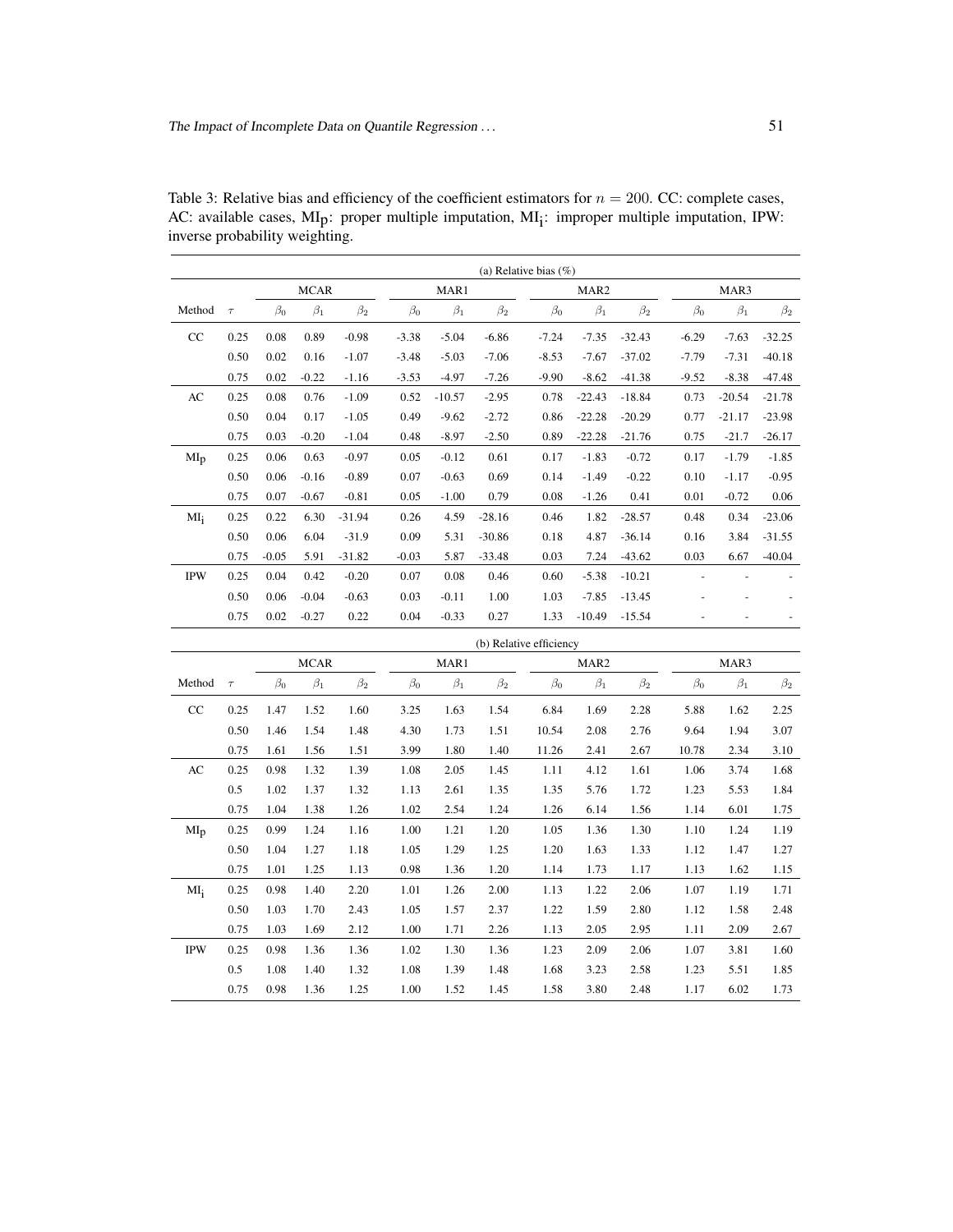|                 |        |           |             |           |           |           |           | (a) Relative bias $(\%)$ |                  |           |           |           |           |
|-----------------|--------|-----------|-------------|-----------|-----------|-----------|-----------|--------------------------|------------------|-----------|-----------|-----------|-----------|
|                 |        |           | <b>MCAR</b> |           |           | MAR1      |           |                          | MAR <sub>2</sub> |           |           | MAR3      |           |
| Method          | $\tau$ | $\beta_0$ | $\beta_1$   | $\beta_2$ | $\beta_0$ | $\beta_1$ | $\beta_2$ | $\beta_0$                | $\beta_1$        | $\beta_2$ | $\beta_0$ | $\beta_1$ | $\beta_2$ |
| CC              | 0.25   | $-0.02$   | 0.25        | $-0.19$   | $-3.51$   | $-5.48$   | $-7.11$   | $-7.31$                  | $-8.00$          | $-33.44$  | $-6.39$   | $-8.34$   | $-32.2$   |
|                 | 0.50   | 0.00      | 0.11        | $-0.33$   | $-3.53$   | $-4.80$   | $-7.88$   | $-8.59$                  | $-7.72$          | $-38.07$  | $-7.83$   | $-7.34$   | $-40.56$  |
|                 | 0.75   | 0.01      | 0.02        | $-0.47$   | $-3.59$   | $-4.41$   | $-8.64$   | $-9.98$                  | $-8.33$          | $-42.47$  | $-9.57$   | $-8.10$   | $-48.18$  |
| AC              | 0.25   | $-0.01$   | 0.25        | $-0.32$   | 0.46      | $-10.9$   | $-3.41$   | 0.76                     | $-23.2$          | $-19.71$  | 0.69      | $-21.28$  | $-22.02$  |
|                 | 0.50   | $-0.01$   | 0.13        | $-0.33$   | 0.45      | $-9.37$   | $-3.88$   | 0.83                     | $-22.46$         | $-21.28$  | 0.76      | $-21.32$  | $-24.56$  |
|                 | 0.75   | $-0.01$   | 0.05        | $-0.34$   | 0.45      | $-8.37$   | $-4.34$   | 0.88                     | $-22.01$         | $-22.85$  | 0.75      | $-21.47$  | $-27.07$  |
| MI <sub>D</sub> | 0.25   | 0.00      | $-0.13$     | $-0.14$   | 0.01      | $-0.38$   | 0.03      | 0.01                     | $-0.59$          | $-0.50$   | 0.03      | $-0.71$   | $-0.59$   |
|                 | 0.50   | 0.01      | $-0.14$     | $-0.26$   | 0.01      | $-0.22$   | $-0.15$   | 0.02                     | $-0.32$          | $-0.48$   | 0.03      | $-0.35$   | $-0.57$   |
|                 | 0.75   | 0.00      | $-0.18$     | $-0.37$   | 0.00      | $-0.16$   | $-0.33$   | $-0.01$                  | $-0.22$          | $-0.44$   | 0.00      | $-0.16$   | $-0.51$   |
| $MI_i$          | 0.25   | 0.13      | 5.67        | $-31.1$   | 0.17      | 4.53      | $-28.11$  | 0.26                     | 3.17             | $-27.37$  | 0.29      | 1.72      | $-21.37$  |
|                 | 0.50   | 0.01      | 6.01        | $-31.15$  | 0.03      | 5.78      | $-31.33$  | 0.06                     | 6.04             | $-36.3$   | 0.07      | 4.93      | $-31.4$   |
|                 | 0.75   | $-0.10$   | 6.20        | $-31.19$  | $-0.08$   | 6.65      | $-34.54$  | $-0.03$                  | 8.16             | $-45.29$  | 0.00      | 7.38      | $-41.55$  |
| <b>IPW</b>      | 0.25   | $-0.01$   | 0.24        | $-0.09$   | 0.00      | 0.04      | 0.21      | 0.17                     | $-2.25$          | $-5.69$   |           |           |           |
|                 | 0.50   | $-0.01$   | 0.13        | $-0.18$   | $-0.01$   | 0.06      | $-0.04$   | 0.68                     | $-4.79$          | $-9.43$   |           |           |           |
|                 | 0.75   | $-0.01$   | 0.06        | $-0.27$   | $-0.01$   | 0.10      | $-0.29$   | 1.00                     | $-6.58$          | $-13.16$  |           |           |           |

<span id="page-9-0"></span>Table 4: Relative bias and efficiency of the coefficient estimators for  $n = 1000$ . CC: complete cases, AC: available cases,  $Mlp$ : proper multiple imputation,  $Mlj$ : improper multiple imputation, IPW: inverse probability weighting.

|            |        |           | (b) Relative efficiency |           |           |           |           |           |                  |           |           |           |           |  |
|------------|--------|-----------|-------------------------|-----------|-----------|-----------|-----------|-----------|------------------|-----------|-----------|-----------|-----------|--|
|            |        |           | <b>MCAR</b>             |           |           | MAR1      |           |           | MAR <sub>2</sub> |           |           | MAR3      |           |  |
| Method     | $\tau$ | $\beta_0$ | $\beta_1$               | $\beta_2$ | $\beta_0$ | $\beta_1$ | $\beta_2$ | $\beta_0$ | $\beta_1$        | $\beta_2$ | $\beta_0$ | $\beta_1$ | $\beta_2$ |  |
| CC         | 0.25   | 1.59      | 1.48                    | 1.65      | 7.59      | 2.14      | 1.73      | 15.89     | 3.11             | 5.18      | 13.87     | 3.28      | 4.95      |  |
|            | 0.50   | 1.59      | 1.47                    | 1.53      | 10.16     | 2.73      | 1.73      | 24.54     | 4.39             | 6.35      | 22.36     | 4.19      | 6.81      |  |
|            | 0.75   | 1.58      | 1.51                    | 1.52      | 10.10     | 2.76      | 1.69      | 27.92     | 5.18             | 6.06      | 26.67     | 5.02      | 6.91      |  |
| AC         | 0.25   | 1.02      | 1.32                    | 1.46      | 1.31      | 4.14      | 1.38      | 1.68      | 8.98             | 3.06      | 1.57      | 8.19      | 3.39      |  |
|            | 0.50   | 1.01      | 1.36                    | 1.35      | 1.41      | 5.24      | 1.32      | 2.34      | 12.83            | 3.54      | 2.15      | 12.15     | 4.09      |  |
|            | 0.75   | 1.09      | 1.36                    | 1.25      | 1.39      | 5.13      | 1.24      | 2.40      | 13.64            | 3.25      | 2.02      | 13.24     | 3.83      |  |
| $MI_{D}$   | 0.25   | 1.04      | 1.17                    | 1.20      | 1.00      | 1.15      | 1.26      | 1.05      | 1.36             | 1.29      | 1.07      | 1.21      | 1.23      |  |
|            | 0.50   | 1.03      | 1.25                    | 1.23      | 1.03      | 1.28      | 1.20      | 1.18      | 1.62             | 1.36      | 1.18      | 1.55      | 1.33      |  |
|            | 0.75   | 1.07      | 1.32                    | 1.12      | 1.10      | 1.32      | 1.15      | 1.32      | 1.83             | 1.20      | 1.32      | 1.80      | 1.19      |  |
| $MI_i$     | 0.25   | 1.02      | 2.28                    | 4.79      | 1.07      | 1.78      | 4.35      | 1.15      | 1.42             | 4.33      | 1.17      | 1.22      | 3.29      |  |
|            | 0.50   | 1.03      | 3.38                    | 5.26      | 1.06      | 3.29      | 5.23      | 1.18      | 3.41             | 6.13      | 1.19      | 2.75      | 5.28      |  |
|            | 0.75   | 1.12      | 3.85                    | 4.46      | 1.14      | 4.07      | 4.93      | 1.35      | 4.95             | 6.48      | 1.34      | 4.54      | 5.89      |  |
| <b>IPW</b> | 0.25   | 1.15      | 1.32                    | 1.47      | 1.08      | 1.30      | 1.52      | 2.45      | 3.38             | 3.58      |           |           |           |  |
|            | 0.50   | 1.05      | 1.36                    | 1.40      | 1.06      | 1.35      | 1.48      | 2.69      | 4.84             | 4.14      |           |           |           |  |
|            | 0.75   | 1.15      | 1.37                    | 1.27      | 1.23      | 1.45      | 1.49      | 3.11      | 6.10             | 4.20      |           |           |           |  |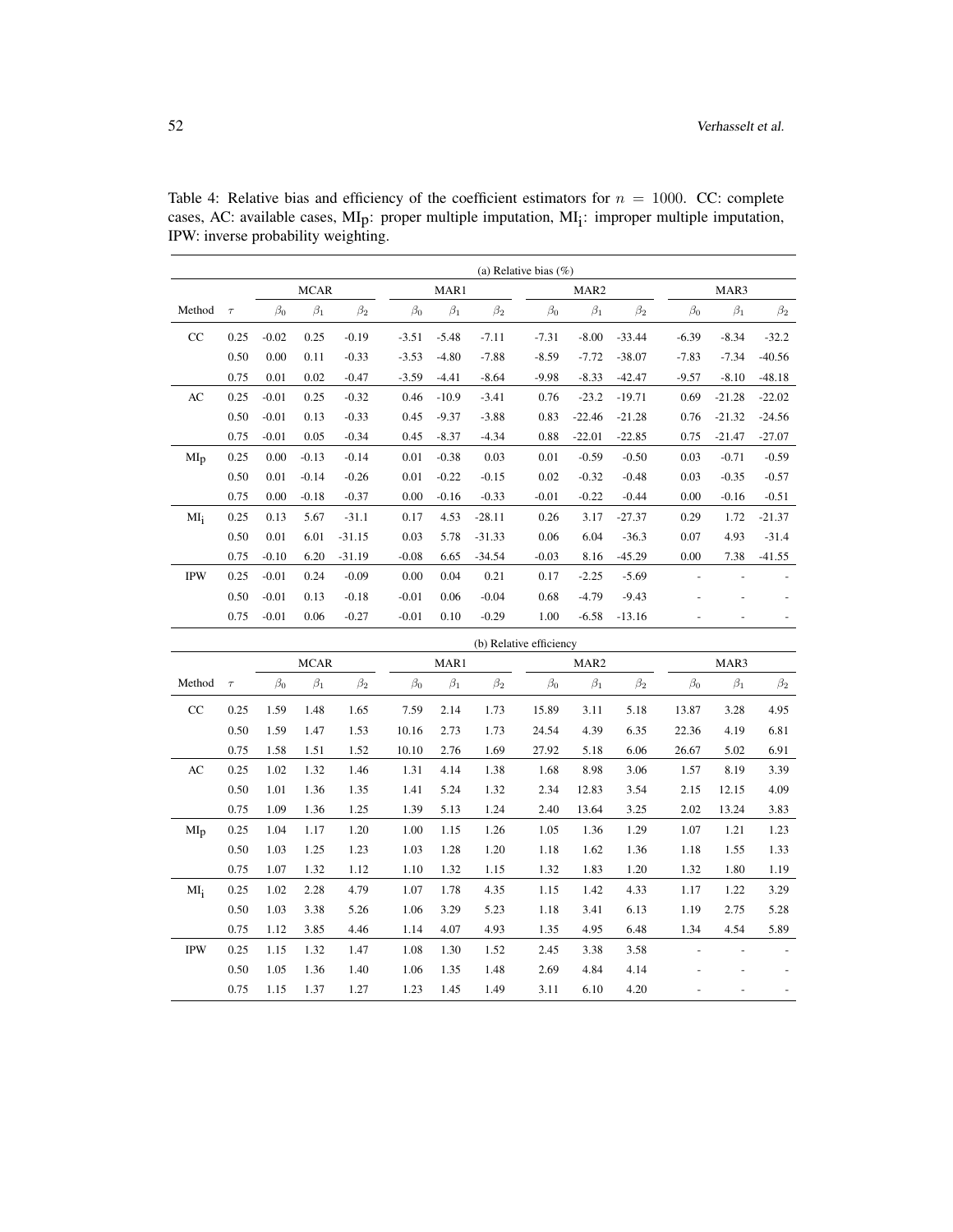| ľ                    |                                              |
|----------------------|----------------------------------------------|
|                      |                                              |
|                      |                                              |
|                      |                                              |
|                      |                                              |
|                      |                                              |
|                      |                                              |
|                      |                                              |
|                      |                                              |
|                      |                                              |
|                      | j<br> <br>                                   |
|                      |                                              |
| י<br>יל              |                                              |
|                      |                                              |
| l                    |                                              |
|                      |                                              |
|                      | יית המדה והד                                 |
|                      |                                              |
|                      |                                              |
|                      |                                              |
|                      |                                              |
|                      |                                              |
| 5                    | the property of the property of the contract |
|                      |                                              |
|                      |                                              |
|                      |                                              |
|                      |                                              |
|                      |                                              |
|                      |                                              |
|                      | l<br>$\frac{1}{1}$                           |
|                      |                                              |
| いっこう<br>$\mathbf{r}$ |                                              |
|                      |                                              |
| l                    | ultiple imp                                  |
|                      |                                              |
| $\frac{1}{2}$        |                                              |

<span id="page-10-0"></span>

|                           |      |          |                                       |                          |                           |                                           | (a) N                    | $50^{\circ}$<br>$\lvert \rvert$ |                             |                          |                           |                             |                                         |
|---------------------------|------|----------|---------------------------------------|--------------------------|---------------------------|-------------------------------------------|--------------------------|---------------------------------|-----------------------------|--------------------------|---------------------------|-----------------------------|-----------------------------------------|
|                           |      |          | <b>MCAR</b>                           |                          |                           | <b>MAR1</b>                               |                          |                                 | MAR <sub>2</sub>            |                          |                           | MAR3                        |                                         |
| Method $\tau$             |      | $N = 50$ | $\frac{200}{200}$<br>$\parallel$<br>Z | 1000<br>$\mid \mid$<br>ξ | S<br>$\lvert \rvert$<br>2 | $\frac{200}{200}$<br>$\lvert \rvert$<br>2 | 1000<br>$\mid \mid$<br>ξ | S<br>$\lvert \rvert$<br>2       | 200<br>$\lvert \rvert$<br>2 | 1000<br>$\mid \mid$<br>Z | Z<br>$\lvert \rvert$<br>2 | 200<br>$\lvert \rvert$<br>2 | 1000<br>$\left\vert {}\right\vert$<br>Z |
| g                         | 0.25 | 79.2     | 79.4                                  | 77.6                     | 79.3                      | 78.9                                      | 76.5                     | 76.4                            | 58.8                        | 10.5                     | 78.0                      | 55.1                        | 9.3                                     |
|                           | 0.50 | 80.6     | 81.4                                  | 79.6                     | 79.4                      | 79.9                                      | 72.9                     | 75.8                            | 47.3                        | 1.6                      | 72.3                      | 36.2                        | 0.3                                     |
|                           | 0.75 | 80.6     | 79.6                                  | 79.5                     | 77.9                      | 79.1                                      | 74.1                     | 74.5                            | 45.1                        | $\overline{14}$          | 67.4                      | 25.3                        | $\overline{c}$                          |
| Q                         | 0.25 | 78.6     | 79.5                                  | 78.9                     | 80.9                      | 79.8                                      | 78.5                     | 81.6                            | 71.4                        | 40.2                     | 80.3                      | 66.4                        | 29.4                                    |
|                           | 0.50 | 81.1     | 82.1                                  | 81.2                     | 81.0                      | 83.5                                      | 77.9                     | 83.5                            | 70.5                        | 27.7                     | 80.3                      | 62.8                        | 13.1                                    |
|                           | 0.75 | 81.5     | 81.3                                  | 79.0                     | 79.1                      | 80.4                                      | 78.5                     | 83.5                            | 73.3                        | 28.7                     | 81.3                      | 63.9                        | 11.9                                    |
| $\mathbf{M}_{\mathbf{p}}$ | 0.25 | 93.1     | 91.6                                  | 90.2                     | 90.3                      | 91.7                                      | 88.9                     | 95.3                            | 91.7                        | 90.6                     | 94.0                      | 90.6                        | 90.5                                    |
|                           | 0.50 | 91.0     | 89.1                                  | 89.0                     | 89.5                      | 90.9                                      | 88.8                     | 94.6                            | 91.8                        | 90.3                     | 92.9                      | 92.4                        | 90.8                                    |
|                           | 0.75 | 93.2     | 91.2                                  | 90.2                     | 93.1                      | 93.7                                      | 89.5                     | 97.0                            | 96.0                        | 92.8                     | 95.7                      | 95.1                        | 90.9                                    |
| Xij                       | 0.25 | 87.2     | 65.6                                  | 10.6                     | 85.8                      | 70.9                                      | 16.0                     | 88.7                            | 73.4                        | 23.4                     | 89.2                      | 78.6                        | 42.0                                    |
|                           | 0.50 | 82.7     | 58.0                                  | 4.4                      | 82.5                      | 58.6                                      | 4.2                      | 85.1                            | 54.3                        | $\overline{31}$          | 87.2                      | 62.4                        | 7.5                                     |
|                           | 0.75 | 87.0     | 65.2                                  | 8.8                      | 86.2                      | 62.7                                      | 5.7                      | 91.8                            | 55.5                        | 1.3                      | 92.8                      | 61.7                        | 3.4                                     |
| IPW                       | 0.25 | 84.4     | 84.1                                  | 79.9                     | 83.1                      | 84.2                                      | 80.5                     | 78.9                            | 78.0                        | 67.8                     | 80.7                      | 70.0                        | 29.0                                    |
|                           | 0.50 | 82.8     | 84.2                                  | 83.5                     | 81.4                      | 83.6                                      | 82.6                     | 79.0                            | 78.8                        | 78.0                     | 79.7                      | 62.8                        | 13.5                                    |
|                           | 0.75 | 85.8     | 84.5                                  | 81.3                     | 80.4                      | 85.2                                      | 83.9                     | 77.2                            | 78.9                        | 76.3                     | 83.8                      | 66.3                        | 12.2                                    |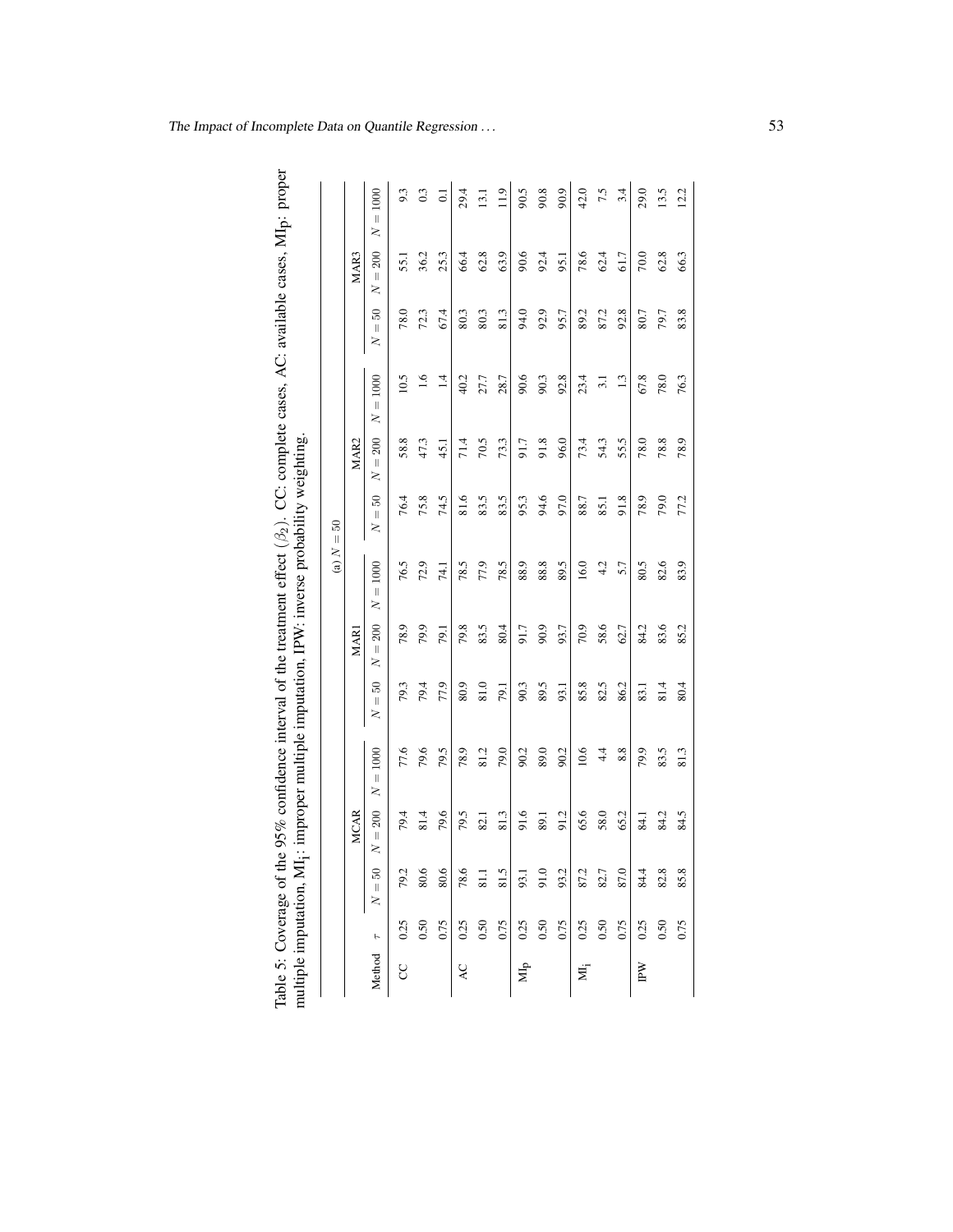### <span id="page-11-0"></span>4 Age-related Macular Degeneration Trial

The age-related macular degeneration (ARMD) trial is a randomized multi-centric clinical trial comparing an experimental treatment (interferon- $\alpha$ ) to a corresponding placebo in the treatment of patients with ARMD, a medical condition in which individuals progressively lose sight. The full results of this trial have been reported by [Pharmacological Therapy for Macular Degeneration Study Group](#page-14-11) [\(1997\)](#page-14-11). The data are available in the R package *nlmeU*. The outcome of interest is the visual acuity over time measured as the ability to read lines of letters on standardized vision charts. Here, we focus on the comparison between placebo and the highest dose (6 millions units daily) of interferon- $\alpha$ at three different quantiles (0.25, 0.5 and 0.75). To handle missingness, we implement a quantile regression-based MI and IPW procedure. For the latter, patients with intermittent missing data are ignored.

The ARMD data contains the patients' visual acuity at four different time points (4 weeks, 12 weeks, 24 weeks, and 52 weeks) of the two treatment groups. Although the total number of longitudinal profiles is 240, only 188 (78.33%) of these have the four follow-up measurements been made, 40 (18%) exhibit monotone missingness, and 8 (3.33%) have intermittent missing values. From the dropouts, 6 subjects have no follow-up measurements.

Defining  $Z_{ij}$  as the visual acuity loss (difference in the visual acuity and the baseline value) measured at patient i in week  $t_j$ , the quantile model takes the form:

<span id="page-11-2"></span>
$$
Q_{Z_{ij}}(\tau | T_i, t_j) = \beta_0^{\tau} + T_i \beta_1^{\tau} + t_j \beta_2^{\tau} + T_i t_j \beta_3^{\tau}, \qquad (4.1)
$$

where  $T_i = 0$  if patient i is in the control group, and  $T_i = 1$  if patient i is in the treatment group.

For the MI procedure, the model to impute the logarithm of the visual acuity at time  $t_i$  (log  $Y_{ij}$ ) includes its history ( $\log Y_{i\bar{j}}$ ), treatment effect  $(T_i)$  and level of lesion at baseline (a four-point categorical variable) as covariates. The logarithmic transformation is applied to ensure that all imputed values are positive. Furthermore, 20 multiply imputed datasets are generated. For the quantile regression-based IPW, the following weight model is assumed:

<span id="page-11-1"></span>
$$
logit [P (Di = j | Di \ge j, Yi\bar{j}, Ti, tj)] = \etaij
$$
\n(4.2)

where:

$$
\eta_{ij} = \psi_0 + Y_{i,j-1}\psi_1 + T_i\psi_2 + t_j\psi_3 + L_{1i}\psi_4 + L_{2i}\psi_5 + L_{3i}\psi_6,
$$

 $Y_{i,j-1}$  is the outcome at previous time  $t_{j-1}$ , and  $L_{1i}$ ,  $L_{2i}$  and  $L_{3i}$  are the three dummy variables associated to the level of lesion at baseline.

Parameter estimates and corresponding standard errors for the model in equation [\(4.2\)](#page-11-1) are displayed in Table [6.](#page-12-1) The standard errors were computed using the xy−pair bootstrap method [\(Parzen](#page-14-12) [et al., 1994\)](#page-14-12). There is a significant effect of treatment, level of lesion, and time on the probability of dropout. On the contrary, the previous outcome does not have a significant impact. This shows that there is no strong evidence for MAR.

Table [7](#page-12-2) shows the parameter estimates and their standard errors for the model in equation [\(4.1\)](#page-11-2) using the available cases (AC), multiple imputation (MI), and inverse probability weighting (IPW). There is no substantial difference in the estimates of AC and IPW-based models. Nevertheless, some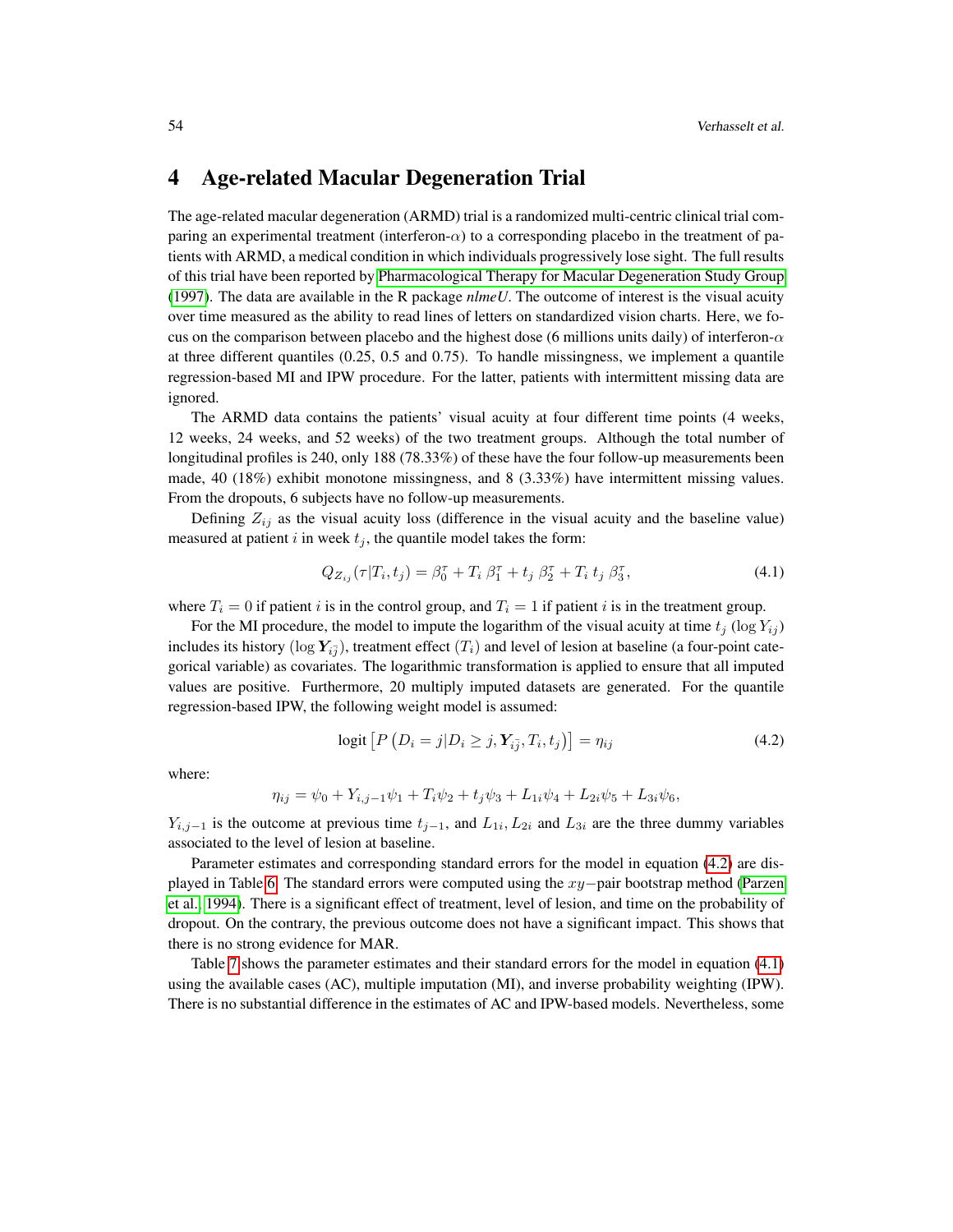| Effect           | parm.    | est.    | s.e.  |
|------------------|----------|---------|-------|
| Intercept        | $\psi_0$ | $-2.34$ | 0.694 |
| Previous outcome | $\psi_1$ | $-0.02$ | 0.009 |
| Treatment        | $\psi_2$ | 0.87    | 0.345 |
| Time             | $\psi_3$ | 0.04    | 0.009 |
| Lesion level 1   | $\psi_4$ | $-1.37$ | 0.463 |
| Lesion level 2   | $\psi_5$ | $-1.75$ | 0.498 |
| Lesion level 3   | $\psi_6$ | $-2.76$ | 0.711 |

<span id="page-12-1"></span>Table 6: ARMD data. Parameter estimates and their standard error for a logistic model for dropouts

differences are observed in the MI-based model. The estimates associated to treatment at baseline  $(\beta_1)$  and treatment effect  $(\beta_3)$  are different for all quantile levels. For the latter, it is even significant for quantile 0.5. There are no noticeable differences for the rest of estimates based on these three methods.

<span id="page-12-2"></span>Table 7: ARMD data. Parameter estimates and their standard error for quantile regression with  $\tau = 0.25, 0.5,$  and 0.75 using available cases (AC), multiple imputation (MI), and inverse probability weighting (IPW). 

|                         |                  | AC      |       |         | MI    | <b>IPW</b> |       |  |
|-------------------------|------------------|---------|-------|---------|-------|------------|-------|--|
| Effect                  | parm.            | est.    | s.e.  | est.    | s.e.  | est.       | s.e.  |  |
| Intercept               | $\beta_0^{0.25}$ | $-4.75$ | 0.987 | $-4.63$ | 0.997 | $-4.75$    | 1.034 |  |
| Treatment               | $\beta_1^{0.25}$ | $-1.75$ | 1.802 | $-1.36$ | 1.952 | $-1.75$    | 1.988 |  |
| Time                    | $\beta_2^{0.25}$ | $-0.31$ | 0.073 | $-0.33$ | 0.076 | $-0.31$    | 0.081 |  |
| $Treatment \times Time$ | $\beta_3^{0.25}$ | $-0.06$ | 0.096 | $-0.11$ | 0.111 | $-0.06$    | 0.113 |  |
| Intercept               | $\beta_0^{0.5}$  | $-0.42$ | 0.522 | $-0.43$ | 0.533 | $-0.5$     | 0.552 |  |
| Treatment               | $\beta_1^{0.5}$  | $-0.67$ | 0.804 | $-0.39$ | 0.903 | $-0.58$    | 0.919 |  |
| Time                    | $\beta_2^{0.5}$  | $-0.15$ | 0.034 | $-0.14$ | 0.036 | $-0.13$    | 0.035 |  |
| $Treatment \times Time$ | $\beta_3^{0.5}$  | $-0.08$ | 0.060 | $-0.13$ | 0.066 | $-0.11$    | 0.066 |  |
| Intercept               | $\beta_0^{0.75}$ | 3.90    | 0.898 | 3.84    | 0.911 | 3.9        | 0.897 |  |
| Treatment               | $\beta_1^{0.75}$ | $-1.32$ | 1.246 | $-1.07$ | 1.251 | $-1.32$    | 1.226 |  |
| Time                    | $\beta_2^{0.75}$ | $-0.08$ | 0.037 | $-0.07$ | 0.038 | $-0.08$    | 0.037 |  |
| $Treatment \times Time$ | $\beta_3^{0.75}$ | $-0.07$ | 0.054 | $-0.08$ | 0.054 | $-0.07$    | 0.057 |  |

# <span id="page-12-0"></span>5 Conclusion

We considered a linear regression model for longitudinal data with missingness in the response. The impact of methods dealing with missing data on the estimation of the regression coefficients, when a conditional quantile of the response is estimated, was investigated in a simulation study. In the simulation study an analysis based on the complete cases, the available cases, a quantile-based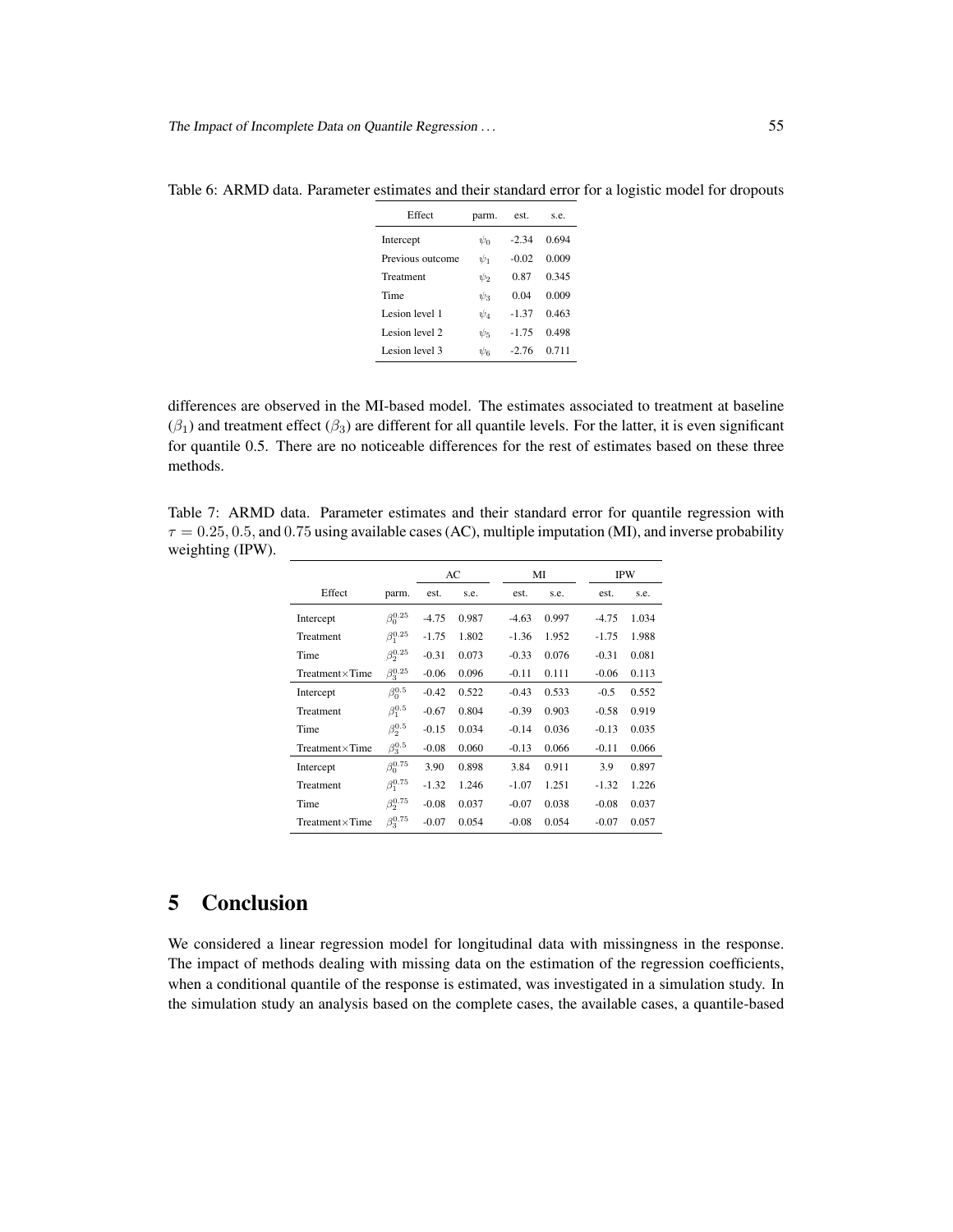multiple imputation estimation, and a quantile-based inverse probability weighting estimation were compared. Multiple imputation is the most promising method as it reduces the bias and is more efficient. A drawback might be its computation time. In our simulations and data analysis, the datasets were relatively small. However, when several imputations are used (which is often not needed) and with very large datasets, the imputation process can be computationally intensive. Moreover, the efficiency can be reduced by not considering relevant covariates on the imputation model. All results are obtained while ignoring the correlation between repeated measures when analyzing the data, but not when drawing imputations. As expected, this does not jeopardize the validity of the estimators, although properly accommodating for dependence within a repeated measures sequence may lead to increased efficiency.

The missing data mechanisms considered in this paper are of an MAR nature, and sometimes MCAR but never MNAR. As has been shown repeatedly, MNAR cannot be ruled out in practice based on data-analytic considerations alone. It is commonly accepted that, to address this problem, a sensitivity analysis to varying the missing-data assumptions would be needed [\(Little et al., 2010\)](#page-14-13). This requires further research in the quantile-regression context and clearly falls outside of the scope of the current paper.

# Acknowledgements

The authors gratefully acknowledge Fonds Wetenschappelijk Onderzoek [N1518917, G0B2615N], Special Research Fund (Bijzonder Onderzoeksfonds) of Hasselt University [BOF14NI06], and the European Research Council (2016-2021, Horizon 2020 / ERC grant agreement No. 694409).

# References

- <span id="page-13-1"></span>Aerts, M., Claeskens, G., Hens, N., and Molenberghs, G. (2002), "Local multiple imputation," *Biometrika*, 89, 375–388.
- <span id="page-13-5"></span>Bang, H. and Robins, J. (2005), "Doubly robust estimation in missing data and causal inference models," *Biometrics*, 61, 962–972.
- <span id="page-13-3"></span>Beunckens, C., Sotto, C., and Molenberghs, G. (2008), "A simulation study comparing weighted estimating equations with multiple imputation based estimating equations for longitudinal binary data," *Computational Statistics and Data Analysis*, 52, 1533–1548.
- <span id="page-13-2"></span>Carpenter, J. and Kenward, M. (2013), *Multiple imputation and its application*, New York: John Wiley & Sons.
- <span id="page-13-0"></span>Fitzmaurice, G., Davidian, M., Verbeke, G., and Molenberghs, G. (2008), *Longitudinal data analysis*, New York: Chapman & Hall/CRC.
- <span id="page-13-4"></span>Geraci, M. (2016), "Qtools: A Collection of Models and Tools for Quantile Inference," *The R Journal*, 8, 117–138.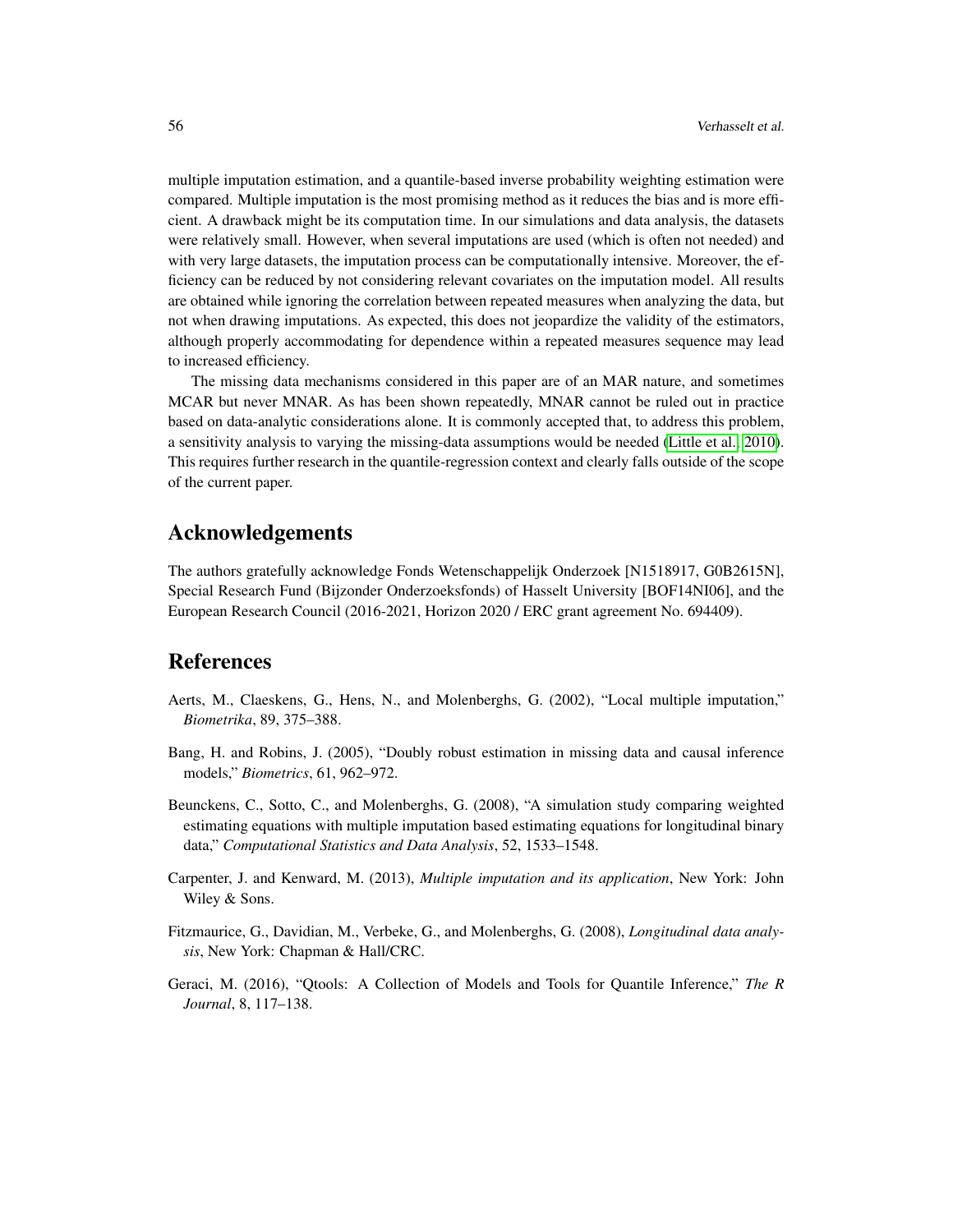<span id="page-14-7"></span>He, X. (1997), "Quantile curves without crossing," *The American Statistician*, 51, 186–192.

- <span id="page-14-10"></span>Hermans, L., Ivanova, A., Sotto, C., Molenberghs, G., Verbeke, G., and Kenward, M. (2020), "Doubly robust pseudo-likelihood for incomplete hierarchical binary data," *Statistical Modeling*, 20, 42–57.
- <span id="page-14-2"></span>Horvitz, D. and Thompson, D. (1952), "A generalization of sampling without replacement from a finite universe," *Journal of the American Statistical Association*, 47, 663–685.
- <span id="page-14-8"></span>Koenker, R. (1994), "Confidence Intervals for Regression Quantiles," in *Asymptotic Statistics*, Physica-Verlag HD, pp. 349–359.
- <span id="page-14-6"></span>Koenker, R. and Bassett, Jr., G. (1978), "Regression quantiles," *Econometrica*, 46, 33–50.
- <span id="page-14-5"></span>Lipsitz, S., Zhao, L., and Molenberghs, G. (1998), "A semiparametric method of multiple imputation," *Journal of the Royal Statistical Society, Series B*, 60, 127–144.
- <span id="page-14-13"></span>Little, R., D'Agostino, R., Dickersin, K., Emerson, S., Farrar, J., Frangakis, C., Hogan, J., Molenberghs, G., Murphy, S., Neaton, J., Rotnitzky, A., Scharfstein, D., Shih, W., Siegel, J., and Stern, H. (2010), *he Prevention and Treatment of Missing Data in Clinical Trials. Panel on Handling Missing Data in Clinical Trials*, Washington D.C: National Research Council, Committee on National Statistics, Division of Behavioral and Social Sciences and Education, The National Academies Press.
- <span id="page-14-0"></span>Little, R. J. and Rubin, D. B. (2014), *Statistical analysis with missing data*, Hoboken, New Jersey: John Wiley & Sons.
- <span id="page-14-1"></span>Molenberghs, G., Fitzmaurice, G., Michael, K., Tsiatis, A., and Verbeke, G. (2014), *Handbook of missing data methodology*, Boca Raton: Chapman & Hall/CRC.
- <span id="page-14-9"></span>Molenberghs, G., Kenward, M., Verbeke, G., and Teshome Ayele, B. (2011), "Pseudo-likelihood estimation for incomplete data," *Statistica Sinica*, 21, 187–206.
- <span id="page-14-12"></span>Parzen, M. I., Wei, L. J., and Ying, Z. (1994), "A resampling method based on pivotal estimating functions," *Biometrika*, 81, 341–350.
- <span id="page-14-11"></span>Pharmacological Therapy for Macular Degeneration Study Group (1997), "Interferon alfa-2a is ineffective for patients with choroidal neovascularization secondary to age-related macular degeneration: Results of a prospective randomized placebo-controlled clinical trial," *Archives of Ophthalmology*, 115, 865–872.
- <span id="page-14-3"></span>Robins, J., Rotnitzky, A., and Zhao, L. (1994), "Estimation of regression coefficients when some regressors are not always observed," *Journal of the American Statistical Association*, 89, 846– 866.
- <span id="page-14-4"></span>— (1995), "Analysis of semiparametric regression models for repeated outcomes in the presence of missing data," *Journal of the American Statistical Association*, 90, 106–121.